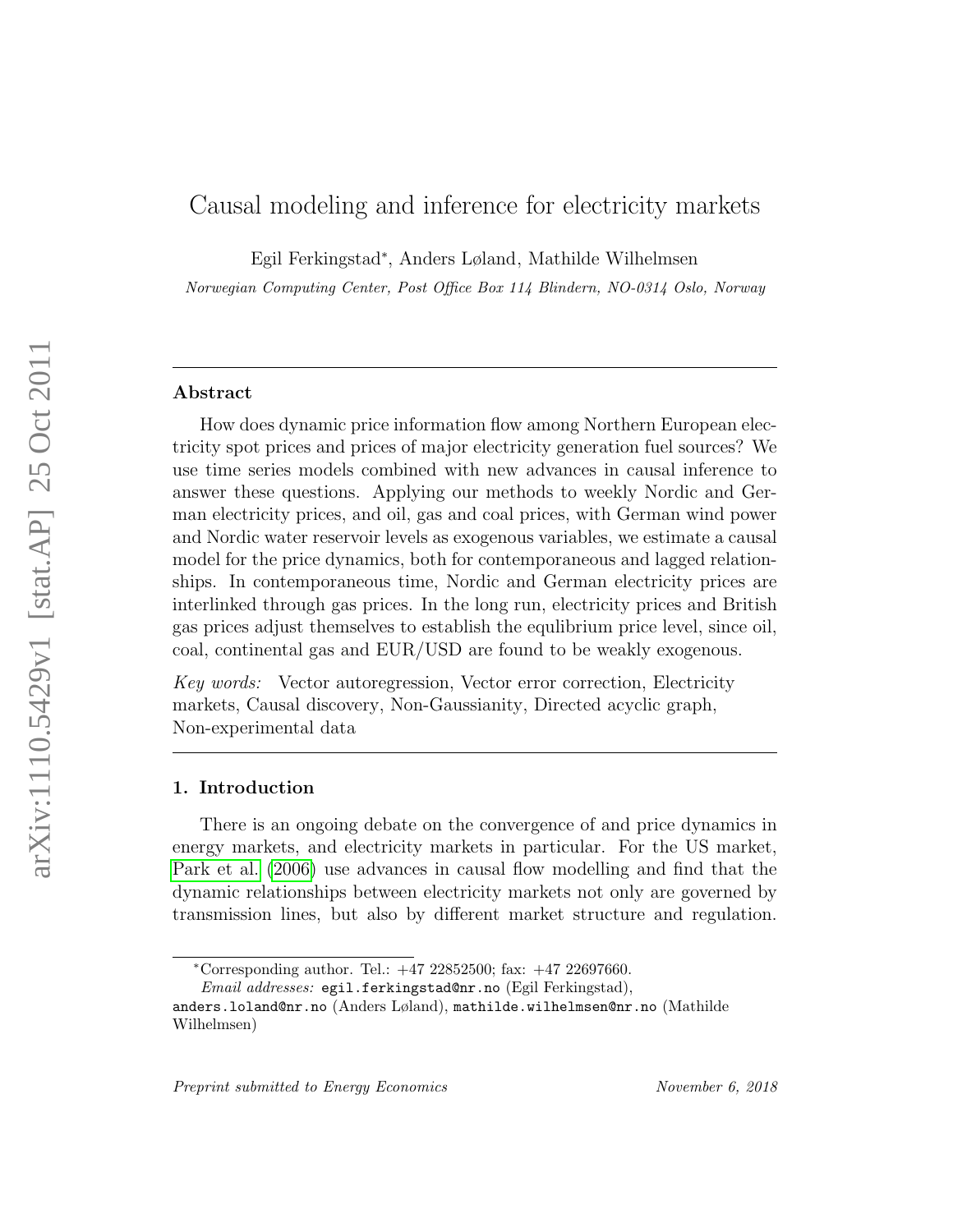Using similar techniques, the same authors indicate that the Canadian and US natural gas market is a single highly integrated market [\(Park et al., 2008\)](#page-26-1). [Mjelde and Bessler](#page-25-0) [\(2009\)](#page-25-0) go one step further, and investigate how weekly dynamic price information flows among major US electricity generation fuel sources: natural gas, uranium, coal and crude oil. They find that peak electricity prices move natural gas prices, which in turn influence crude oil prices.

To our knowledge, price dynamics among Northern European electricity markets and their major fuel sources has not been closely looked into before. [Zachmann](#page-27-0) [\(2008\)](#page-27-0) rejects the hypothesis of full market integration of Northern European electricity markets. We will focus on the Nordic and German electricity markets [\(Weron, 2006\)](#page-26-2). The Nordic electricity market (Nord Pool) is dominated by highly flexible hydro power (54% in 2007 [\(Fridolfsson and](#page-24-0) Tangerås, 2009), and even though congestion within the Nord Pool area is not uncommon [\(Marckhoff and Wimschulte, 2009\)](#page-25-1), we will consider the common Nordic system spot price here. The German EEX market, being the largest market in Europe, is on the other hand dominated by coal (47%) and nuclear power (23%) [\(Brunekreeft and Twelemann, 2005\)](#page-24-1). Gas (17%), hydro and an increasing wind power production complement the picture. The EEX market is generally assumed to be less mature than the Nordic market [\(Weron, 2006;](#page-26-2) [Weigt and von Hirschhausen, 2008;](#page-26-3) Müsgens, 2006; Fridolfsson and Tangerås, 2009).

We investigate the price dynamics between electricity prices and major fuel sources (oil, gas, coal) by estimating a causal model for the price dynamics, where Nordic water reservoir levels and German electricity production from wind mills are treated as exogenous variables. [Mjelde and Bessler](#page-25-0) [\(2009\)](#page-25-0) estimate a vector error correction model (VECM) for logarithmic prices. A directed acyclic graph (DAG) [\(Spirtes et al., 2000\)](#page-26-4) representing instantaneous causal influences is then found from the resulting contemporaneous correlation matrix, using the greedy equivalence search (GES) algorithm of [Chick](#page-24-2)[ering](#page-24-2) [\(2003\)](#page-24-2).

Most causal DAG learning algorithms, including the GES algorithm, are based on the assumption that variables are jointly normally distributed. These methods share a fundamental problem: Several DAGs usually correspond to same joint distribution, so one only obtains an equivalence class of DAGs that are indistinguishable from data. While some directions of causal influences (edges in the DAG) may be the same for all DAGs in the equivalence class, usually many or most directions are left undetermined.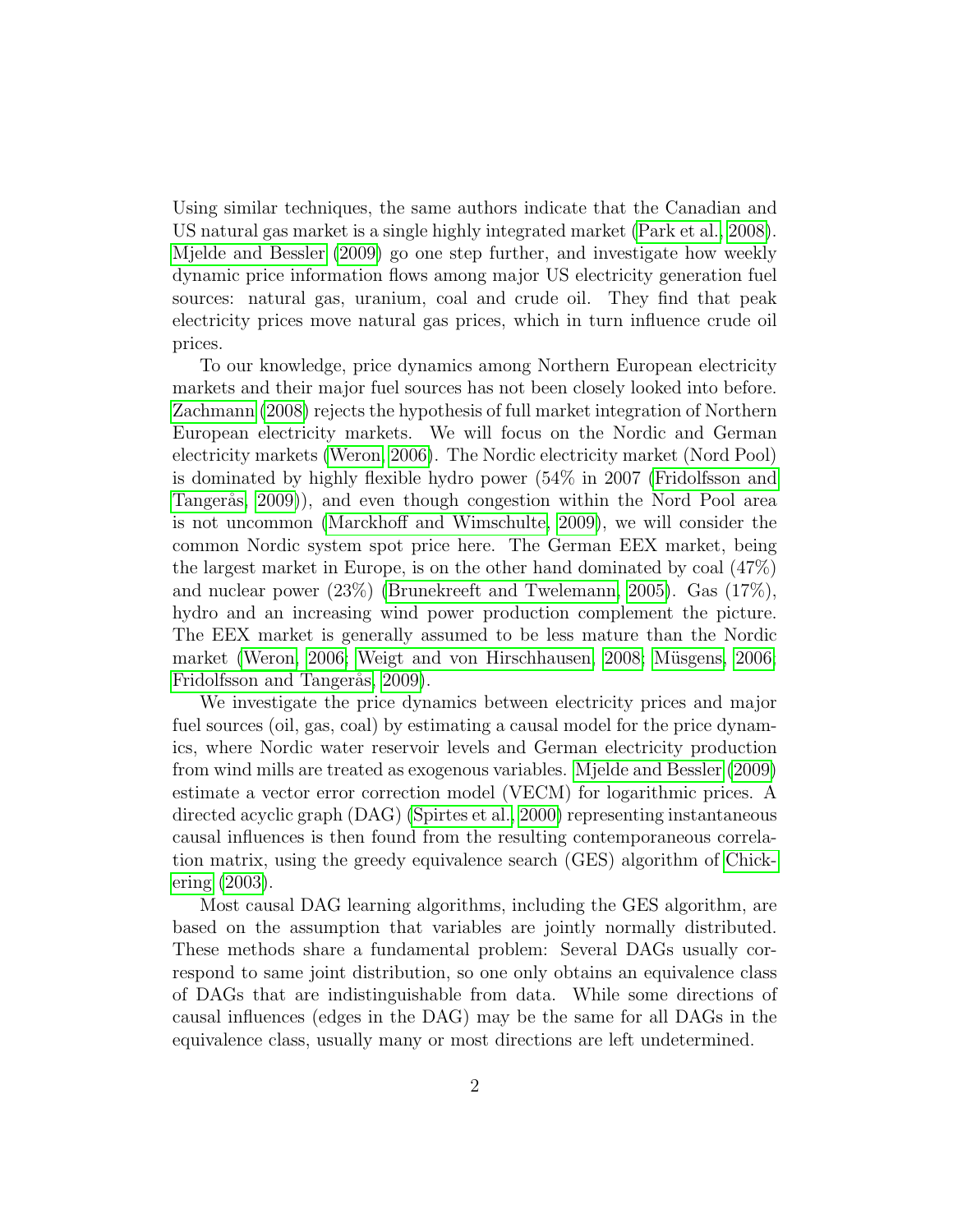In the present paper, we rely on the assumption of *non-normality*, using the linear non-Gaussian acyclic model (LiNGAM) recently developed by [Shimizu et al.](#page-26-5) [\(2006a](#page-26-5)[,b\)](#page-26-6). This allows us to identify one single DAG. Because of this, we are also able to coherently integrate both contemporaneous and time-lagged causal relationships into the same DAG analysis. For our data, the GES algorithm is only able to identify undirected contemporaneous associations. The LiNGAM approach, on the other hand, provides instantaneous and time-lagged directed causal influences.

#### 2. Methods

The three basic building blocks of our data analysis are the vector autoregression (VAR) model, the vector error correction model (VECM) and the linear non-Gaussian acyclic model (LiNGAM) [\(Shimizu et al., 2006a,](#page-26-5)[b\)](#page-26-6). We will now describe each in turn, before we combine them to estimate both instantaneous and lagged causal effects.

#### 2.1. Vector autoregression model

The vector autoregression model [\(Hamilton, 1994\)](#page-24-3) is a standard tool of econometrics and multivariate time series analysis. Let the endogenous variables  $x_t$  and the exogenous variables  $z_t$  be observed random vectors depending on (time)  $t = 1, 2, \ldots$  The basic idea of the VAR model is that the endogenous variables depend linearly on their k previous values, as well as the current value of the exogenous variables, i.e.

<span id="page-2-0"></span>
$$
\boldsymbol{x}_t = \boldsymbol{\mu} + \sum_{\tau=1}^k \boldsymbol{M}_{\tau} \boldsymbol{x}_{t-\tau} + \boldsymbol{\gamma} \boldsymbol{z}_t + \boldsymbol{e}_t, \tag{1}
$$

where  $M_{\tau}$  and  $\gamma$  are coefficient matrices of size  $n \times n$  and  $n \times d$ , respectively, where  $n$  is the number of endogenous variables and  $d$  is the number of exogenous variables. Further,  $\mu$  is a constant vector and  $e_t$  is a vector of residuals (innovations).

All variables must have the same order of integration. If all variables are stationary,  $I(0)$ , we have the standard case of a VAR model. If all variables are non-stationary,  $I(d)$ ,  $d > 1$ , there are two possibilities. First, if the variables are not cointegrated, the variables must be differenced d times in order to obtain a VAR. Second, if the variables are cointegrated, we may use a vector error correction model (VECM).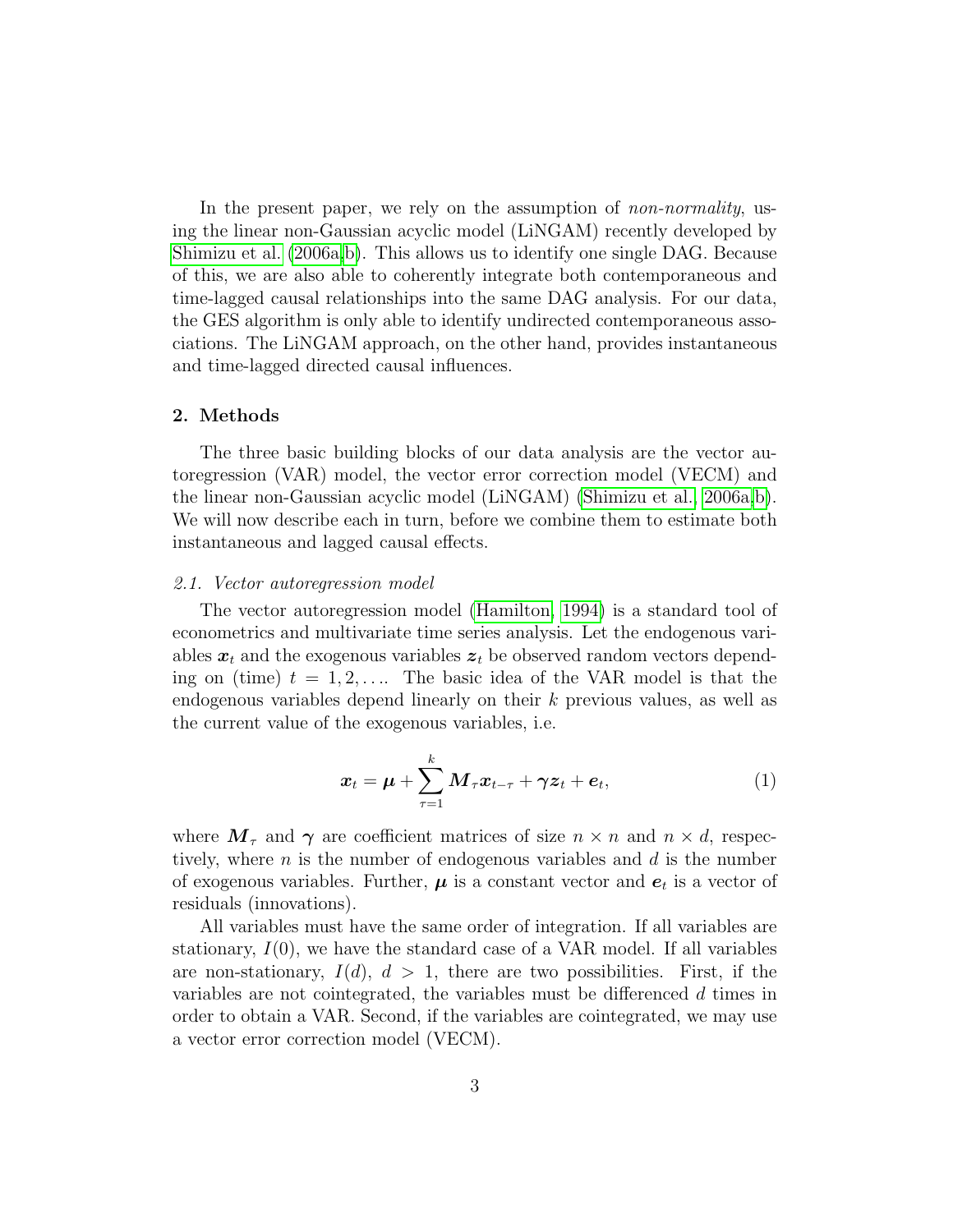#### 2.2. Vector error correction model

We here consider the case where the variables  $x_t$  are  $I(1)$ , so that they are differenced one time in order to achieve stationarity. The vector error correction model (VECM) can be derived from the VAR model in [\(1\)](#page-2-0),

<span id="page-3-0"></span>
$$
\Delta \boldsymbol{x}_t = \boldsymbol{\mu} + \boldsymbol{\Pi} \boldsymbol{x}_{t-1} + \sum_{\tau=1}^{k-1} \boldsymbol{\Gamma}_{\tau} \Delta \boldsymbol{x}_{t-\tau} + \boldsymbol{\gamma} \boldsymbol{z}_t + \boldsymbol{e}_t, \tag{2}
$$

where  $\Delta$  is the difference operator  $(\Delta x_t = x_t - x_{t-1})$ , and  $\Gamma_{\tau}$  is an  $n \times n$ matrix relating changes in  $x_t$  for lagged  $\tau$  periods to current changes in  $x_t$ .

The matrix  $\Pi$  is called an error correction term, which compensates for the long-run information lost through differencing [\(Juselius, 2006\)](#page-25-3).  $\Pi = \alpha \beta'$ , where  $\alpha$  and  $\beta$  are of dimensions  $n \times r$ , where the rank r is the number of cointegration relationships. The r linearly independent columns of  $\beta$  are the cointegrated vectors, each representing one long-run relationship between the series, and  $\beta' x_{t-1}$  is then stationary.

If  $r = 0$ , the matrix  $\Pi$  does not exist, and we have a VAR in difference, not a VECM. If we have full rank,  $r = n$ , it does not make sense to specify the model as a VECM, as the stationary  $\Delta x_t$  in [\(2\)](#page-3-0) will be equal to a nonstationary  $\Pi x_{t-1}$  plus some lagged stationary variables and so on, which is inconsistent [\(Juselius, 2006\)](#page-25-3).

Comparing [\(1\)](#page-2-0) with [\(2\)](#page-3-0) gives

$$
\mathbf{\Pi} = \boldsymbol{\alpha} \boldsymbol{\beta}' = -(\boldsymbol{I} - \sum_{\tau=1}^{k} \boldsymbol{M}_{\tau}), \qquad (3)
$$

and

<span id="page-3-4"></span><span id="page-3-3"></span>
$$
\Gamma_{\tau} = -\sum_{i=\tau+1}^{k} M_i. \tag{4}
$$

### <span id="page-3-2"></span>2.3. Linear non-Gaussian acyclic causal model

In general, a linear causal model on the zero-mean (centered) random variables  $y_i$ ,  $i = 1, \ldots, m$ , can be defined by

<span id="page-3-1"></span>
$$
y_i = \sum_{k(i) < k(j)} \beta_{ij} y_j + \varepsilon_i,\tag{5}
$$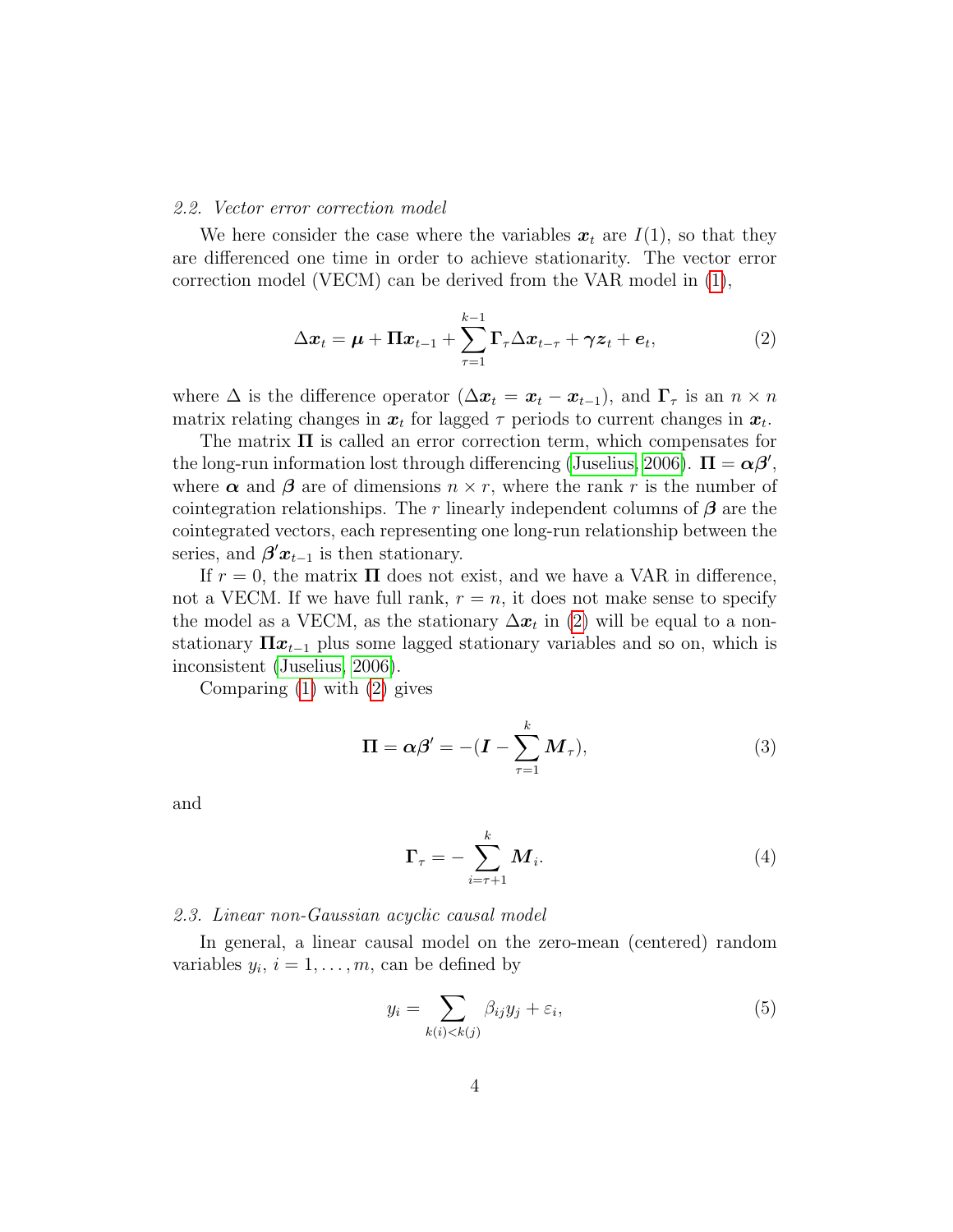where the  $\varepsilon_i$ s are random noise terms and k is a permutation over  $\{1, \ldots, m\}$ . We interpret  $k$  as a causal ordering of the variables, where later variables cannot cause earlier variables. Equation [\(5\)](#page-3-1) can be represented as a directed acyclic graph (DAG) with vertices corresponding to  $y_i$  and edges corresponding to a nonzero  $\beta_{ij}$ . Estimating causal DAGs from observational data has received considerable interest in recent years [\(Pearl, 2000;](#page-26-7) [Spirtes](#page-26-4) [et al., 2000\)](#page-26-4). For continuous  $y_i$ , standard methods assume that the noise terms  $\varepsilon_i$  are jointly normally distributed, and use the estimated covariance matrix to infer the DAG.

Several methods for inferring DAGs from Gaussian observational data have been proposed. To enable comparison of our results and those of [Park](#page-26-1) [et al.](#page-26-1) [\(2008\)](#page-26-1), we employ the Greedy Equivalence Search (GES) algorithm of [Chickering](#page-24-2) [\(2003\)](#page-24-2), as implemented in the software [Tetrad IV](#page-26-8) [\(2004\)](#page-26-8). The GES algorithm uses a score to evaluate how well a suggested DAG fits the data. Starting with an empty DAG, a greedy search over equivalence classes (defined below) is done. The search concludes when local maximum of the score is reached.

A general problem with the normality-based methods such as the GES algorithm is that, even with an infinite amount of data, one cannot identify a unique causal model (DAG), only a so-called Markov equivalence class consisting of several different DAGs corresponding to the same joint distribution. This is easily seen in the case of two variables  $y_1$  and  $y_2$ , where there is clearly no way of distinguishing between the models  $y_1 \rightarrow y_2$  and  $y_1 \leftarrow y_2$ based on the covariance structure alone, and  $\{y_1 \rightarrow y_2, y_1 \leftarrow y_2\}$  is a Markov equivalence class. With three variables, the Markov equivalence classes are  ${y_1 \rightarrow y_2 \rightarrow y_3, y_1 \leftarrow y_2 \leftarrow y_3, y_1 \leftarrow y_2 \rightarrow y_3}$  and  ${y_1 \rightarrow y_2 \leftarrow y_3}$ . For an extensive discussion of this problem, see [Shimizu et al.](#page-26-6) [\(2006b\)](#page-26-6).

In contrast, when assuming that the noise terms are independent and non-Gaussian, a unique causal structure is in fact identifiable. Equation [\(5\)](#page-3-1) is then known as the LiNGAM [\(Shimizu et al., 2006a\)](#page-26-5). Writing [\(5\)](#page-3-1) in matrix form:

<span id="page-4-0"></span>
$$
y = By + \varepsilon \tag{6}
$$

where  $\mathbf{y}=(y_1,\ldots,y_m)'$ ,  $\boldsymbol{\varepsilon}=(\varepsilon_1,\ldots,\varepsilon_m)$  and  $\boldsymbol{B}$  is the (permutable to lower triangular) matrix of coefficients  $\beta_{ij}$ . The independence of the elements of  $\varepsilon$  implies that there are "no unobserved confounders" in the sense of [Pearl](#page-26-7) [\(2000\)](#page-26-7), so a causal interpretation is valid (cf. [Shimizu et al.](#page-26-5) [\(2006a\)](#page-26-5), Section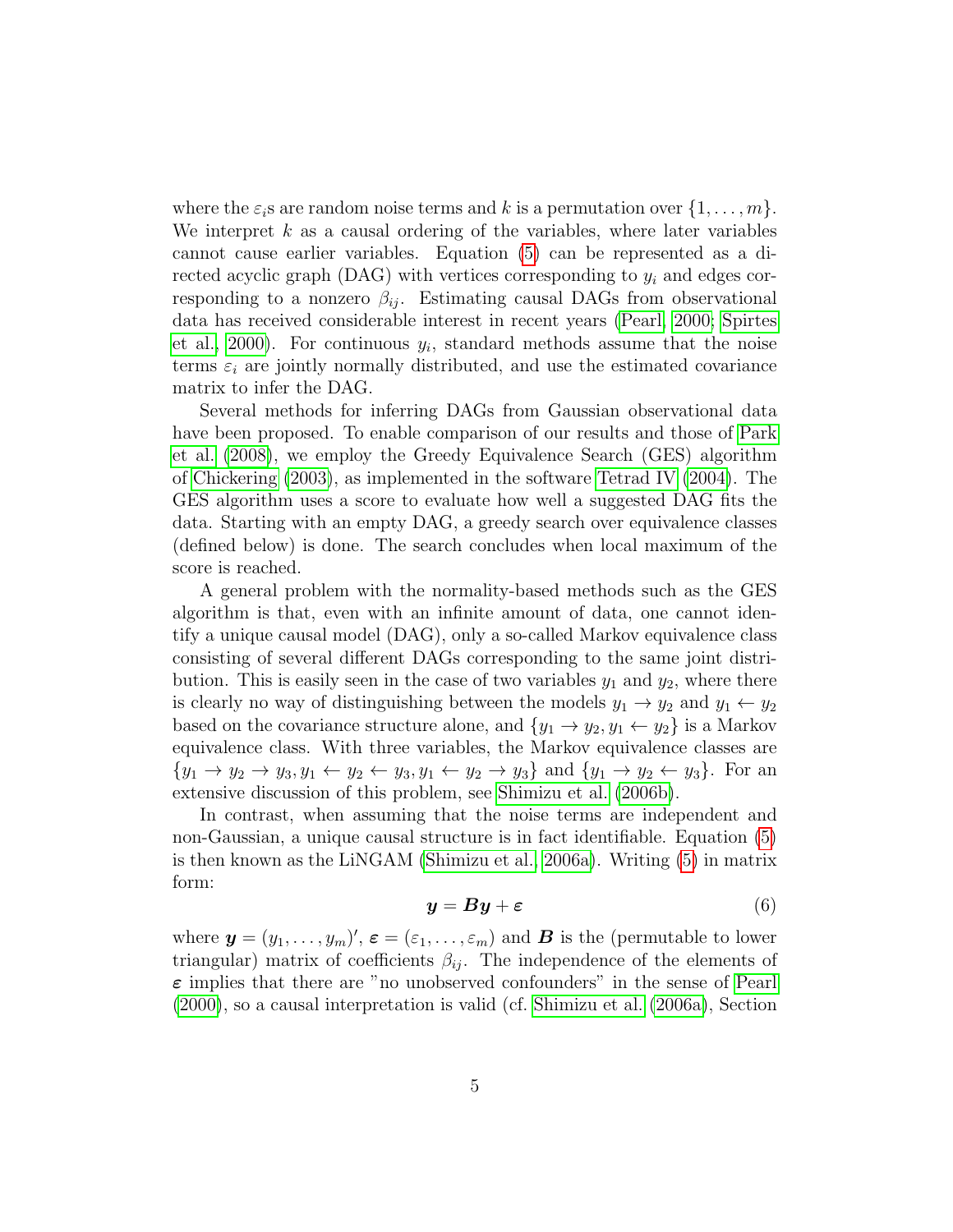2). Letting  $\mathbf{A} = (\mathbf{I} - \mathbf{B})^{-1}$ , we can rewrite [\(6\)](#page-4-0) as

<span id="page-5-0"></span>
$$
y = A\varepsilon. \tag{7}
$$

Since the variables in  $\varepsilon$  are independent and non-Gaussian, [\(7\)](#page-5-0) defines the Independent Component Analysis (ICA) model [\(Comon, 1994;](#page-24-4) Hyvärinen [and Oja, 2000\)](#page-25-4).

In ICA, the goal is to estimate both the so-called mixing matrix  $\boldsymbol{A}$  and the independent components  $\varepsilon$ . Essentially, in ICA we aim to find A and  $\varepsilon$  such that the entries of  $\varepsilon$  are as statistically independent as possible. By an argument based on the central limit theorem, this problem can also be posed as finding components which are as non-Gaussian as possible. Non-Gaussianity can be measured using the concept of entropy. The entropy of a random vector y with density f is defined as  $H(\mathbf{y}) = -\int f(\mathbf{y}) \log f(\mathbf{y}) \mathrm{d}\mathbf{y}$ . Among random variables with a given variance, Gaussian variables have the highest possible entropy. Therefore, we can measure non-Gaussianity based on negentropy J, which is defined by  $J(\mathbf{y}) = H(\mathbf{y}_g) - H(\mathbf{y})$ , where  $\mathbf{y}_g$  is a Gaussian random vector having the same covariance matrix as  $y$ . Clearly,  $J(y)$  is zero for Gaussian y and positive for non-Gaussian y. The iterative fixed-point algorithm fastICA (Hyvärinen, 1999) estimates  $\boldsymbol{A}$  efficiently and robustly based on approximations to negentropy.

It can be seen from [\(7\)](#page-5-0) that both **A** and  $\varepsilon$  can only be estimated up to a scaling constant and a permutation. However, both the scaling and the permutation can be found in the application of ICA to LiNGAM, as shown by [Shimizu et al.](#page-26-5) [\(2006a\)](#page-26-5). After estimating  $A$ , the coefficient matrix  $B$  is immediately available as  $\boldsymbol{I} - \boldsymbol{A}^{-1}$ .

# <span id="page-5-2"></span>2.4. Combining instantaneous and lagged effects

Our interest is here in the following model:

<span id="page-5-1"></span>
$$
\boldsymbol{x}_t = \boldsymbol{\mu} + \sum_{\tau=0}^k \boldsymbol{B}_{\tau} \boldsymbol{x}_{t-\tau} + \boldsymbol{\gamma} \boldsymbol{z}_t + \boldsymbol{\varepsilon}_t. \tag{8}
$$

The difference between [\(8\)](#page-5-1) and the VAR model defined in [\(1\)](#page-2-0) is the inclusion of instantaneous causal effects  $B_0$ , where the matrix  $B_0$  corresponds to a DAG (i.e., can be permuted to strict lower triangularity) as in Section [2.3.](#page-3-2)  $\mathbf{B}_1, \mathbf{B}_2, \ldots$  contain autoregressive effects, and their corresponding graphs may be cyclic.

To estimate the model in [\(8\)](#page-5-1), we customise the method described by Hyvärinen et al.  $(2008)$ :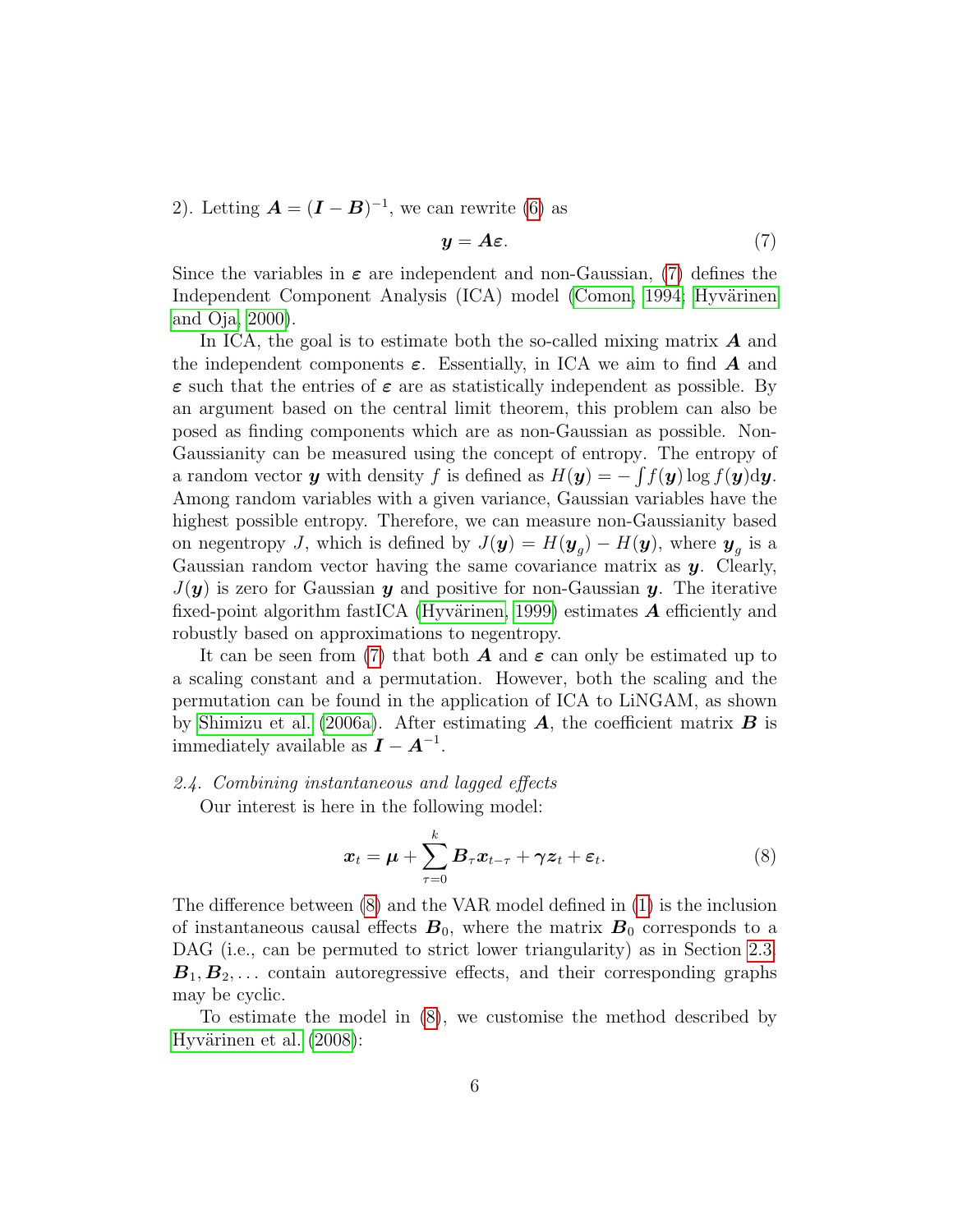- 1. Estimate a VECM model for the data, see [\(2\)](#page-3-0). We here obtain the coefficient matrices  $\widehat{\Pi}$  and  $\widehat{\Gamma}_1, \ldots, \widehat{\Gamma}_{k-1}$ , together with  $\widehat{\mu}$  and  $\widehat{\gamma}$ .
- 2. Translate the estimated VECM coefficients into a VAR representation, see [\(3\)](#page-3-3) and [\(4\)](#page-3-4). We then obtain the coefficient matrices  $\mathbf{\hat{M}}_1, \ldots, \mathbf{\hat{M}}_k$ in [\(1\)](#page-2-0).
- 3. Compute the residuals  $\hat{\boldsymbol{e}}_t$ ,

$$
\widehat{\boldsymbol{e}}_t = \boldsymbol{x}_t - \widehat{\boldsymbol{\mu}} - \widehat{\boldsymbol{\gamma}} \boldsymbol{z}_t - \sum_{\tau=1}^k \widehat{\boldsymbol{M}}_\tau \boldsymbol{x}_{t-\tau}.
$$
\n(9)

4. Perform the LiNGAM analysis on the residuals to find an estimate of the instantaneous effect matrix  $B_0$ . This matrix is a solution to the model

<span id="page-6-2"></span>
$$
\widehat{\boldsymbol{e}}_t = \boldsymbol{B}_0 \widehat{\boldsymbol{e}}_t + \widetilde{\boldsymbol{\varepsilon}}_t. \tag{10}
$$

See Section [2.3](#page-3-2) for details.

5. Compute the matrices of lagged causal effects,  $\mathbf{B}_{\tau}$ ,  $\tau > 0$ , which are given as

<span id="page-6-1"></span><span id="page-6-0"></span>
$$
\widehat{\boldsymbol{B}}_{\tau} = (\boldsymbol{I} - \boldsymbol{B}_0) \widehat{\boldsymbol{M}}_{\tau}.
$$
\n(11)

How do we find [\(11\)](#page-6-0)? Equation [\(8\)](#page-5-1) gives

$$
(\boldsymbol{I}-\boldsymbol{B}_0)\boldsymbol{x}_t = \boldsymbol{\mu} + \sum_{\tau=1}^k \boldsymbol{B}_{\tau} \boldsymbol{x}_{t-\tau} + \boldsymbol{\gamma} \boldsymbol{z}_t + \boldsymbol{\varepsilon}_t.
$$

This gives

$$
\boldsymbol{x}_{t} = (\boldsymbol{I} - \boldsymbol{B}_{0})^{-1} \boldsymbol{\mu} + \sum_{\tau=1}^{k} (\boldsymbol{I} - \boldsymbol{B}_{0})^{-1} \boldsymbol{B}_{\tau} \boldsymbol{x}_{t-\tau} \n+ (\boldsymbol{I} - \boldsymbol{B}_{0})^{-1} \boldsymbol{\gamma} \boldsymbol{z}_{t} + (\boldsymbol{I} - \boldsymbol{B}_{0})^{-1} \boldsymbol{\varepsilon}_{t}.
$$
\n(12)

Comparing [\(12\)](#page-6-1) with [\(1\)](#page-2-0), we find that  $(I - B_0)^{-1}B_\tau = M_\tau$  for  $\tau \ge 1$ . Also, we see that  $(I - B_0)^{-1} \varepsilon_t = e_t$ , which gives rise to [\(10\)](#page-6-2).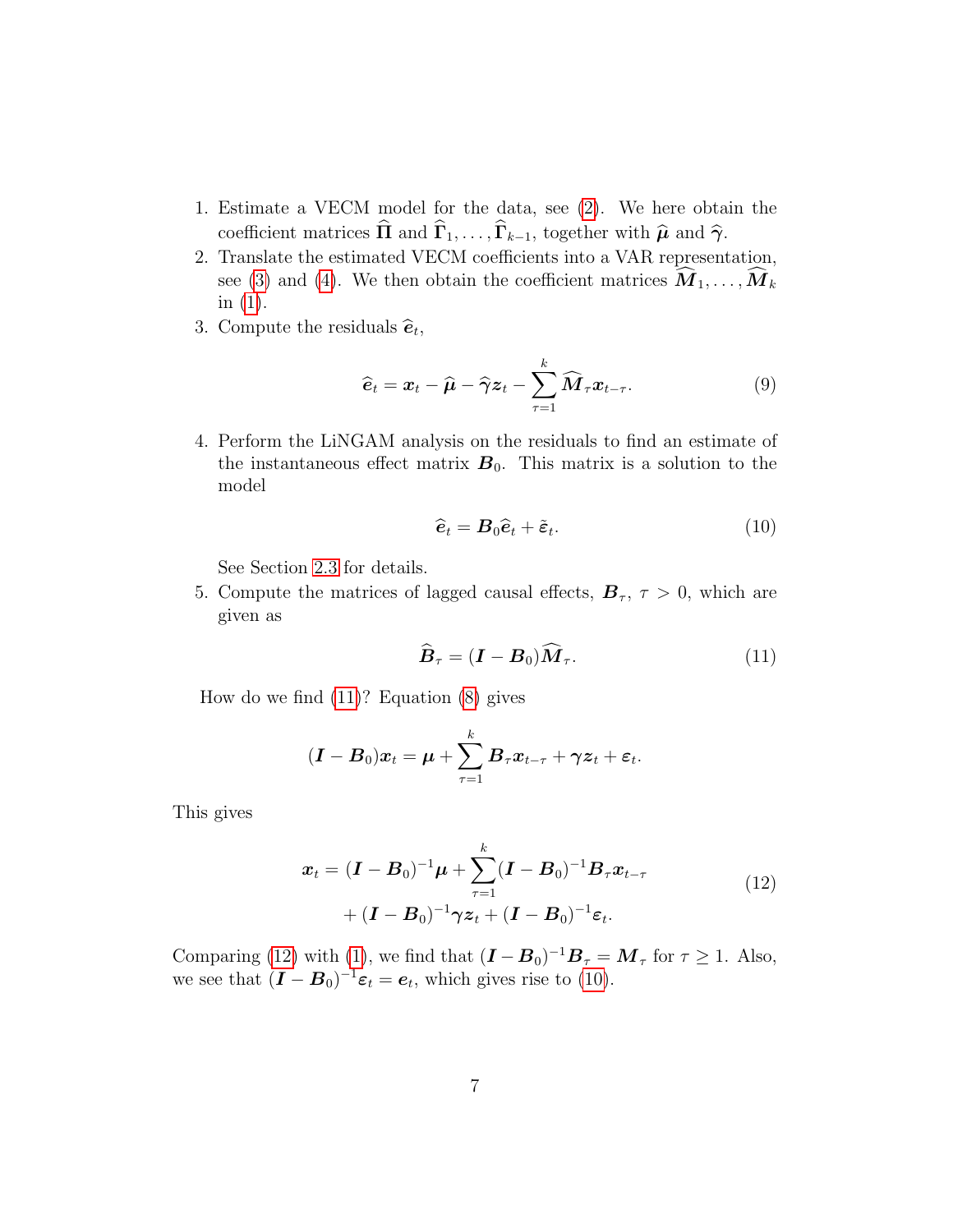## 2.5. Time-lagged causal flow and Granger causality

One may ask whether a time-lagged causal flow is different from Granger causality. Granger causality is the ability to reduce the prediction error [\(Hamilton, 1994\)](#page-24-3). Based on the VAR representation  $(1)$ , a variable *i* Granger causes the variable  $j$  if at least one of the coefficients of  $\bm{M}_{\tau}$  from  $\bm{x}_{t-}^{(i)}$  $t_{-\tau}^{(i)}, \tau \geq 1,$ to  $\boldsymbol{x}_{t-}^{(j)}$  $_{t-\tau}^{(j)}$  is significantly non-zero, since this reduces the prediction error in  $\boldsymbol{x}_{t}^{(j)}$  $\binom{J}{t}$ . Hyvärinen et al. [\(2008\)](#page-25-6) proposed a combined definition of Granger causality: If at least one of the coefficients  $B_{\tau}(j, i)$ ,  $\tau \geq 0$ , is significantly non-zero, variable *i* causes *j*. See Hyvärinen et al.  $(2008)$  and Zhang and Hyvärinen [\(2009\)](#page-27-1) for a more thorough discussion.

# 3. Data

We focus on the Nordic and German electricity markets, their major fuel sources (gas, coal, oil) and physical variables known to partly explain Nordic and German electricity prices; German wind power production and Nordic water reservoir levels. The data consist of 365 weekly observations of each variable from 2002–2008. Ideally, we should have used data further back. However, firstly, the wind data were not available until 2002. Secondly, six years is a long time in quite rapidly evolving and increasingly integrated European gas and electricity markets [\(Zachmann, 2008;](#page-27-0) [Bunn and Gianfreda,](#page-24-5) [2010;](#page-24-5) [Ruperez Micola and Bunn, 2007\)](#page-26-9). The markets were less mature further back, but if wind data had been available, we could have included 2001 data as well.

All price series are given in or converted to EUR. Transforming all prices to a common currency [\(Hovanov et al., 2004\)](#page-24-6) could induce dependencies related to exchange rate fluctuations and not energy price fluctuations. For that reason, and since exchange rates may also influence commodity prices [\(Chen and Chen, 2007;](#page-24-7) [Akram, 2009;](#page-24-8) [Zhang et al., 2008\)](#page-27-2), we include the EUR/USD exchange rate as well.

All price series are given as averages<sup>[1](#page-7-0)</sup> over the week, since the producers try to maximise the accumulated income and buyers are likewise minimising their accumulated expenses. Had we instead considered, say, the hourly price

<span id="page-7-0"></span><sup>1</sup> Using weekly average spot prices might introduce additional correlation into the series or differenced price series [\(Working, 1960\)](#page-26-10). Under some applications one might want to use daily observations to avoid additional complications induced by averaging.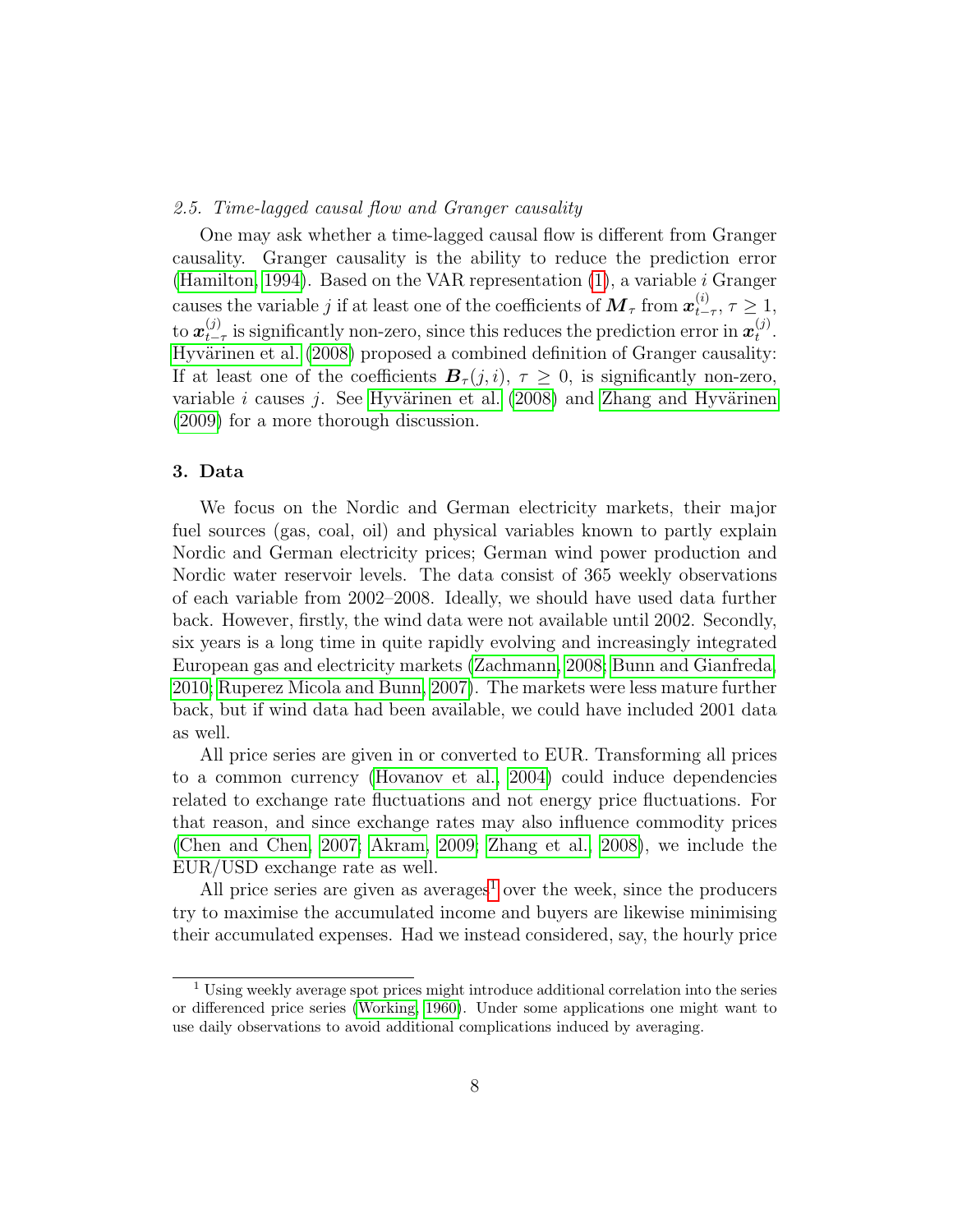at hour 24 each Sunday, our results would not necessarily say much about price information flow between the weekly price levels.

An overview of the data is given in Table [1,](#page-9-0) and they are displayed in Figure [1](#page-10-0)[–3.](#page-12-0)

We have included two gas prices here: Zeebrügge and NBP, representing continental Europe and the United Kingdom, respectively. A few other gas markets are more relevant for the German electricity market than the Zeebrügge gas market, but the historic data period is then not long enough. The Zeebrügge and NBP gas markets are connected through the Bacton– Zeebrügge interconnector [\(Ruperez Micola and Bunn, 2007\)](#page-26-9). We expect the Zeebrügge gas market to be more important than the NBP market for the electricity price formation, since it is closer to the German (and Nordic) market.

We will treat German wind and Nordic reservoir levels as exogenous variables in [\(2\)](#page-3-0), which to some extent is debatable. The electricity market does not influence the wind itself, but may have contributed to the long term increase in wind power mills. Similarly, the electricity market does not influence the inflow into water reservoirs, but the water reservoirs are ideally used when prices are high. Still, we find it most correct to treat these two variables as exogenous.

All time series, except reservoir levels, were log-transformed. Since the reservoir levels are bounded by 0 and 100%, they were logit-transformed. Next, all transformed variables except the oil price, were seasonally adjusted by subtracting a seasonal term

$$
\lambda_t = \beta^{(0)} + \sum_{j=1}^2 \beta_j^{(1)} \sin\left(\frac{2\pi j t}{52}\right) + \beta_j^{(2)} \cos\left(\frac{2\pi j t}{52}\right),
$$

which was estimated by least squares regression. This was done in order to have variables that represent deviations from a normal level.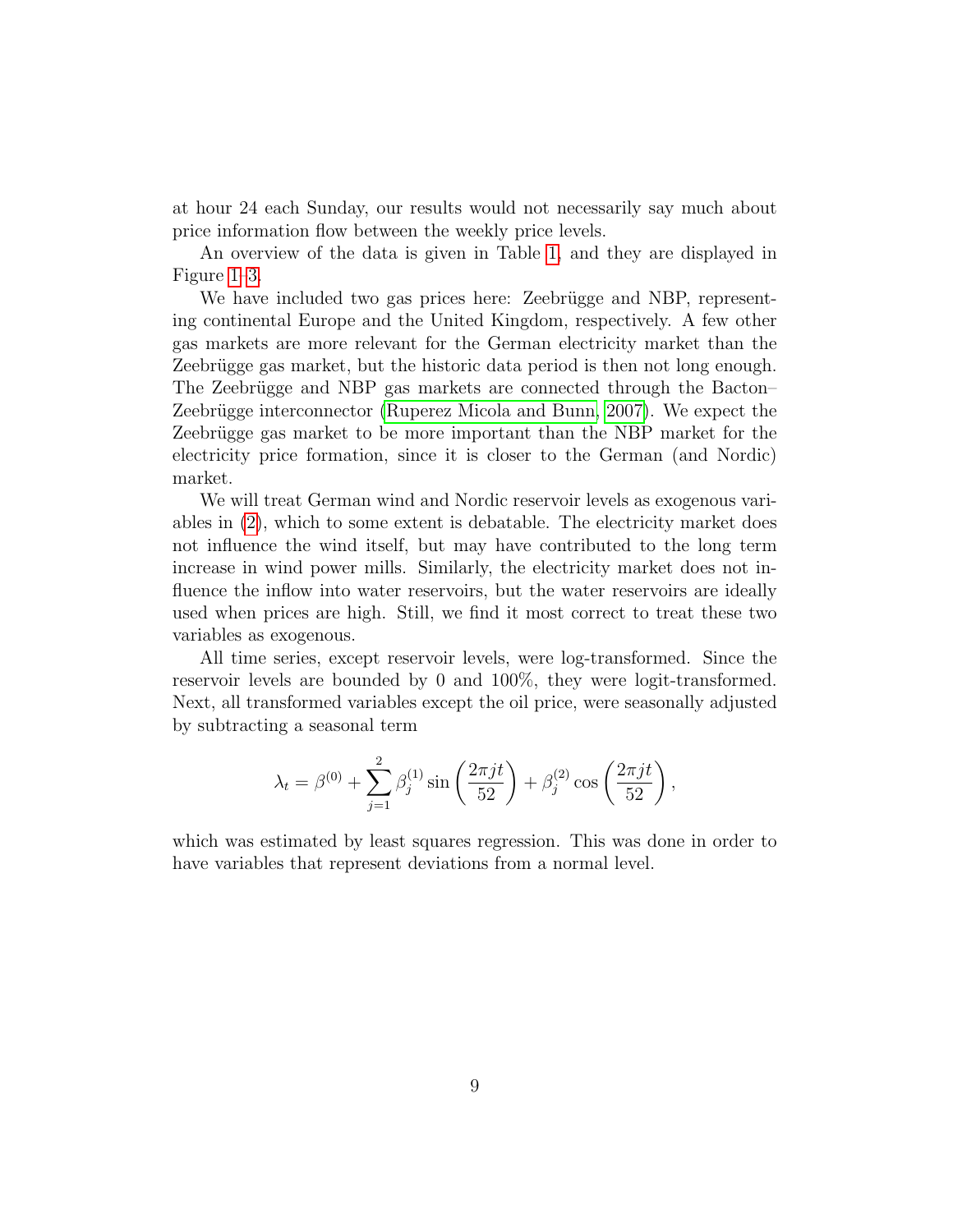| Data             | Description                         | Resolution                     |
|------------------|-------------------------------------|--------------------------------|
| Nordic el. price | Nord Pool system                    | Weekly, average spot price     |
| German el. price | European Energy Exchange (EEX)      | Weekly, average spot price     |
| Oil price        | Brent crude, International          | Weekly, average spot price     |
|                  | Petroleum Exchange (IPE)            |                                |
| Gas price 1      | National balancing point            | Weekly, average spot price     |
|                  | (NBP), UK                           |                                |
| Gas price 2      | Zeebrügge, Belgium                  | Weekly, average spot price     |
| Coal price       | CIF ARA, Northwest Europe           | Weekly, average physical price |
| EUR/USD          | Exchange rate                       | Weekly, average rate           |
| Water Nordic     | Reservoir levels, Norway+Sweden     | Values for each Monday         |
| Wind Germany     | Electricity production, wind plants | Weekly, average production     |

<span id="page-9-0"></span>Table 1: Data overview. The data range from the first week of 2002 to the last week of 2008, in total 365 weekly values for each of the variables. Since German wind production is not publicly available, the German wind production data were calculated by Point Carbon [\(http://www.pointcarbon.com\)](http://www.pointcarbon.com).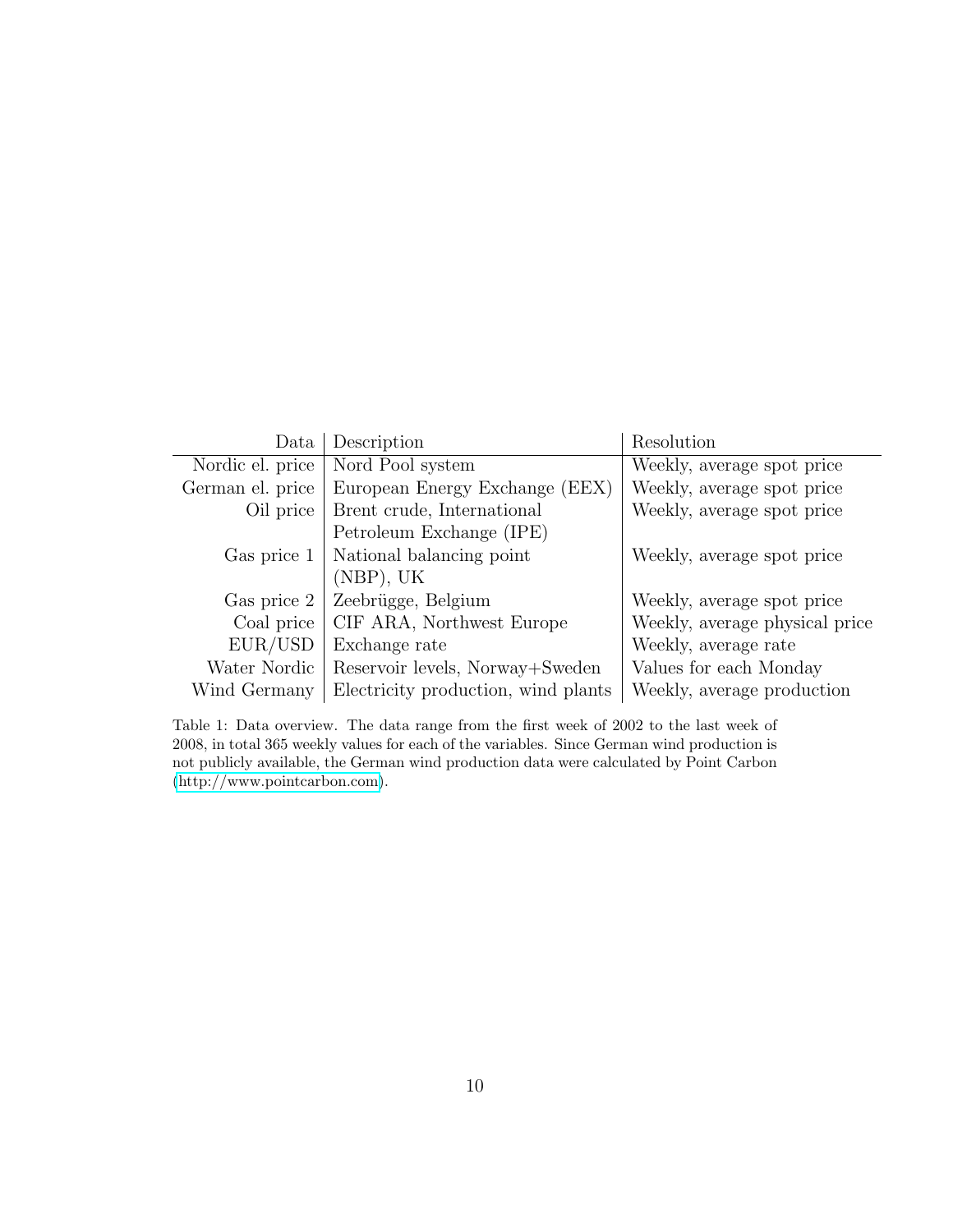

<span id="page-10-0"></span>Figure 1: Weekly electricity spot prices, Nordic and German.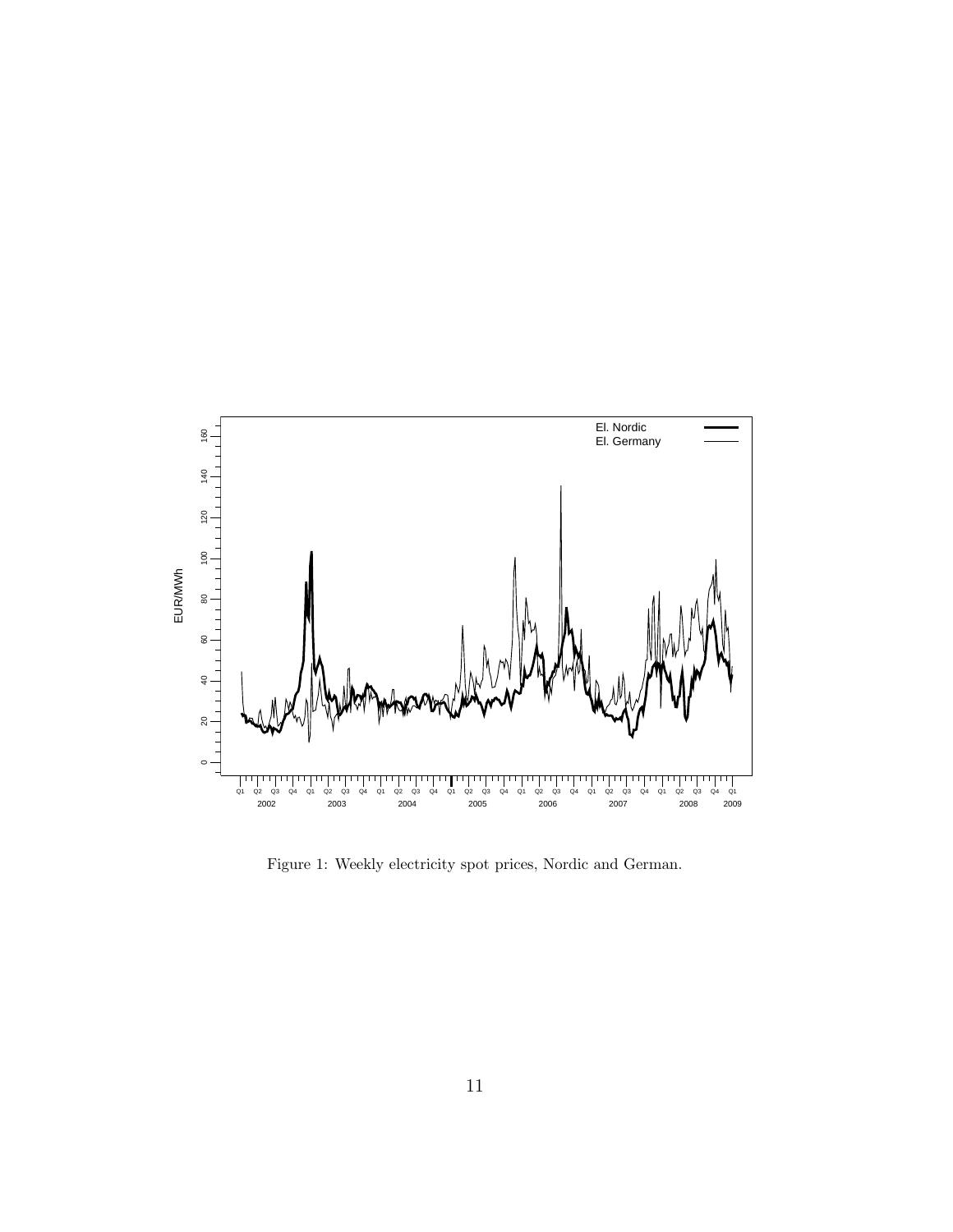

Figure 2: Weekly oil, coal and gas prices, and the EUR/USD exchange rate. All price series are given in Euro and indexed to 100 at Week 1 January 2002.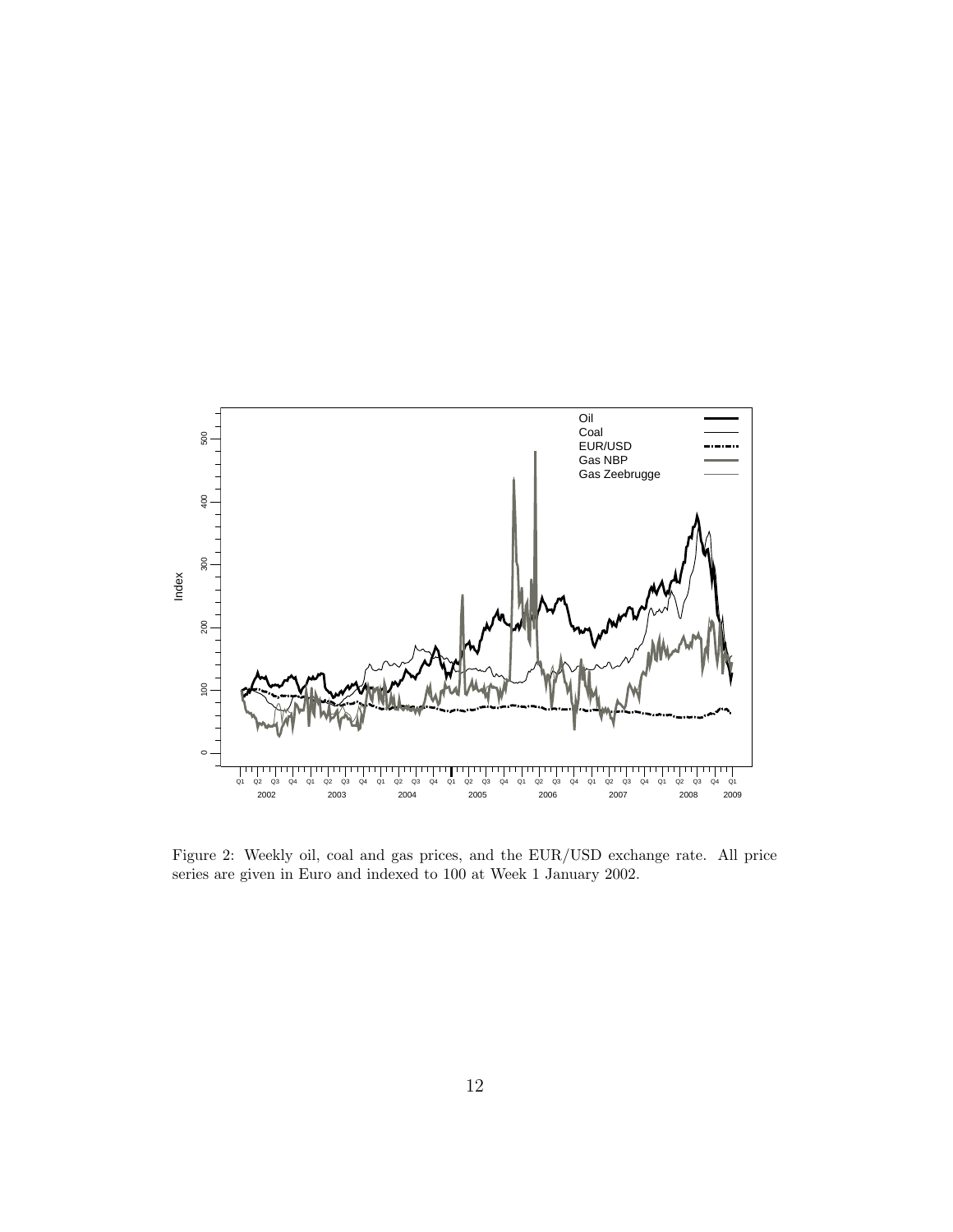

(a) Water reservoir levels, Nordic (Norway+Sweden).



<span id="page-12-0"></span>(b) Electricity production from wind plants in Germany. Figure 3: Weekly values of exogenous variables.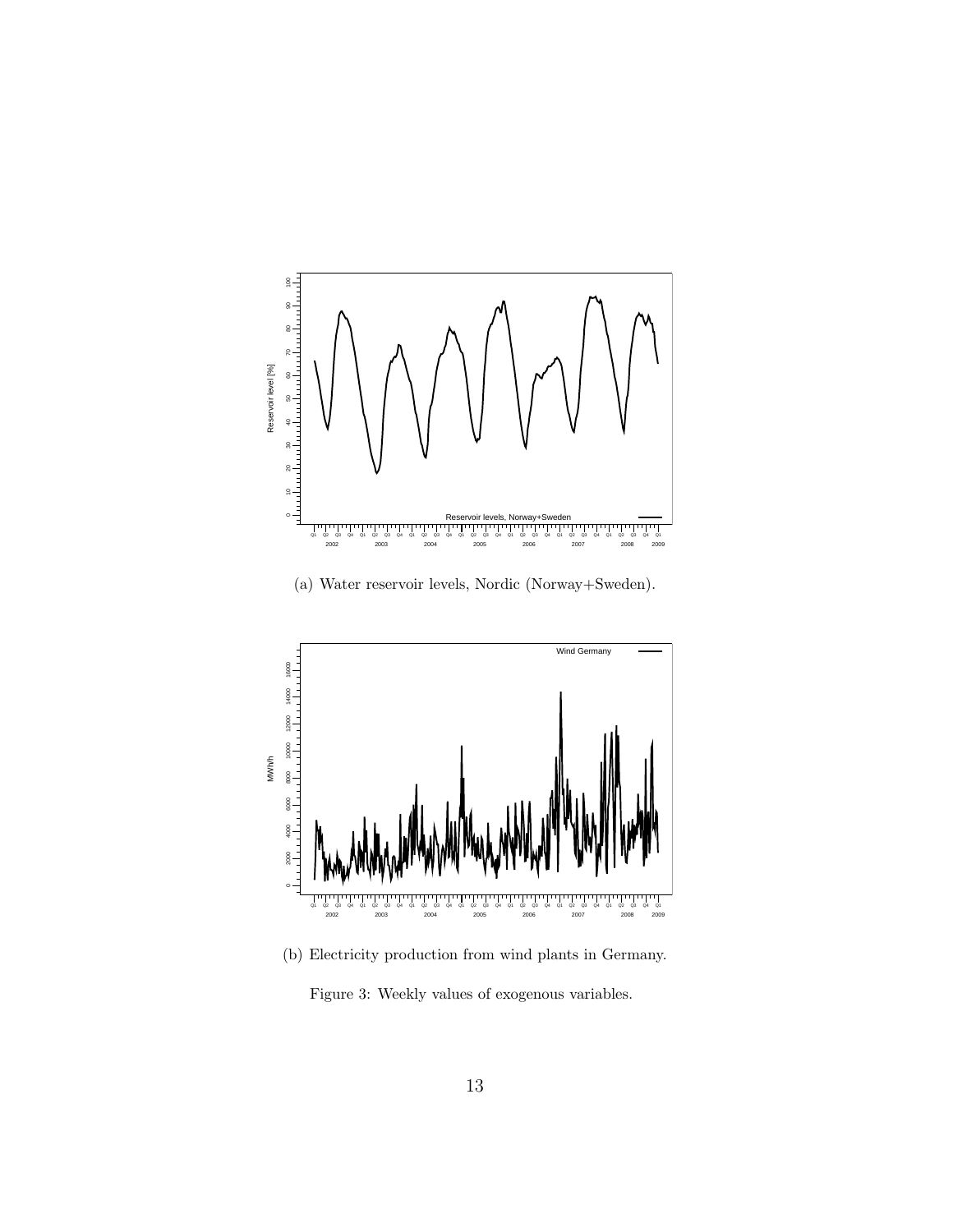# 4. Results

#### 4.1. Time series analysis

Using the criteria of Akaike, Schwarz and Hannan and Quinn [\(Claeskens](#page-24-9) [and Hjort, 2008\)](#page-24-9), the optimal lag order of the unrestricted VAR with the two exogenous variables [\(1\)](#page-2-0) was found to be two (Table [2\)](#page-13-0), even though Akaike's criterion was almost as good for three lags. Phillip-Perron unit root tests indicate that there is no evidence for stationarity of the series Oil, EURUSD and Coal. The same tests performed on the first differences indicate that these are stationary. Table [3](#page-13-1) shows the test statistics and the p-values for each of the series.

|                                                       | Lag order |               |                                             |                |  |
|-------------------------------------------------------|-----------|---------------|---------------------------------------------|----------------|--|
| Model selection criterion   1                         |           | $\mathcal{D}$ | $\mathcal{A}$ and $\mathcal{A}$             | $\overline{4}$ |  |
|                                                       |           |               | Akaike   -38.96 -39.55 -39.54 -39.51 -39.38 |                |  |
| Hannan and Quinn   -38.65 -39.03 -38.81 -38.57 -38.23 |           |               |                                             |                |  |
| Schwarz -38.19 -38.25 -37.71 -37.14 -36.48            |           |               |                                             |                |  |

<span id="page-13-0"></span>Table 2: Akaike, Schwarz and Hannan and Quinn model selection criteria for the optimal lag order of the VAR with a constant.

|               | Original data |         | First differences |         |  |
|---------------|---------------|---------|-------------------|---------|--|
|               | statistic     | p-value | statistic         | p-value |  |
| ElNordic      | $-3.6685$     | 0.0050  | $-14.5090$        | 0.0000  |  |
| ElGermany     | $-4.5652$     | 0.0002  | $-26.8163$        | 0.0000  |  |
| Oil           | $-1.5193$     | 0.5229  | $-15.2474$        | 0.0000  |  |
| <b>EURUSD</b> | $-2.1031$     | 0.2437  | $-14.9070$        | 0.0000  |  |
| Coal          | $-1.3370$     | 0.6132  | $-10.8962$        | 0.0000  |  |
| GasNBP        | $-3.1755$     | 0.0223  | $-23.8243$        | 0.0000  |  |
| GasZEE        | $-3.0617$     | 0.0304  | $-23.2813$        | 0.0000  |  |

<span id="page-13-1"></span>Table 3: Stationarity test using the Phillip-Perron unit root test: Test statistics for both the original time series (on log scale) and the first differences of the time series (on log scale), when testing for stationarity. The null hypothesis is that the series has a unit root, i.e. that they are non-stationary.

We have also used another test of stationarity, the KPSS test [\(Kwiatkowski](#page-25-7) [et al., 1992\)](#page-25-7), where the null hypothesis is that each of the series is stationary. All time series, except for ElNordic, are rejected at a 1% significance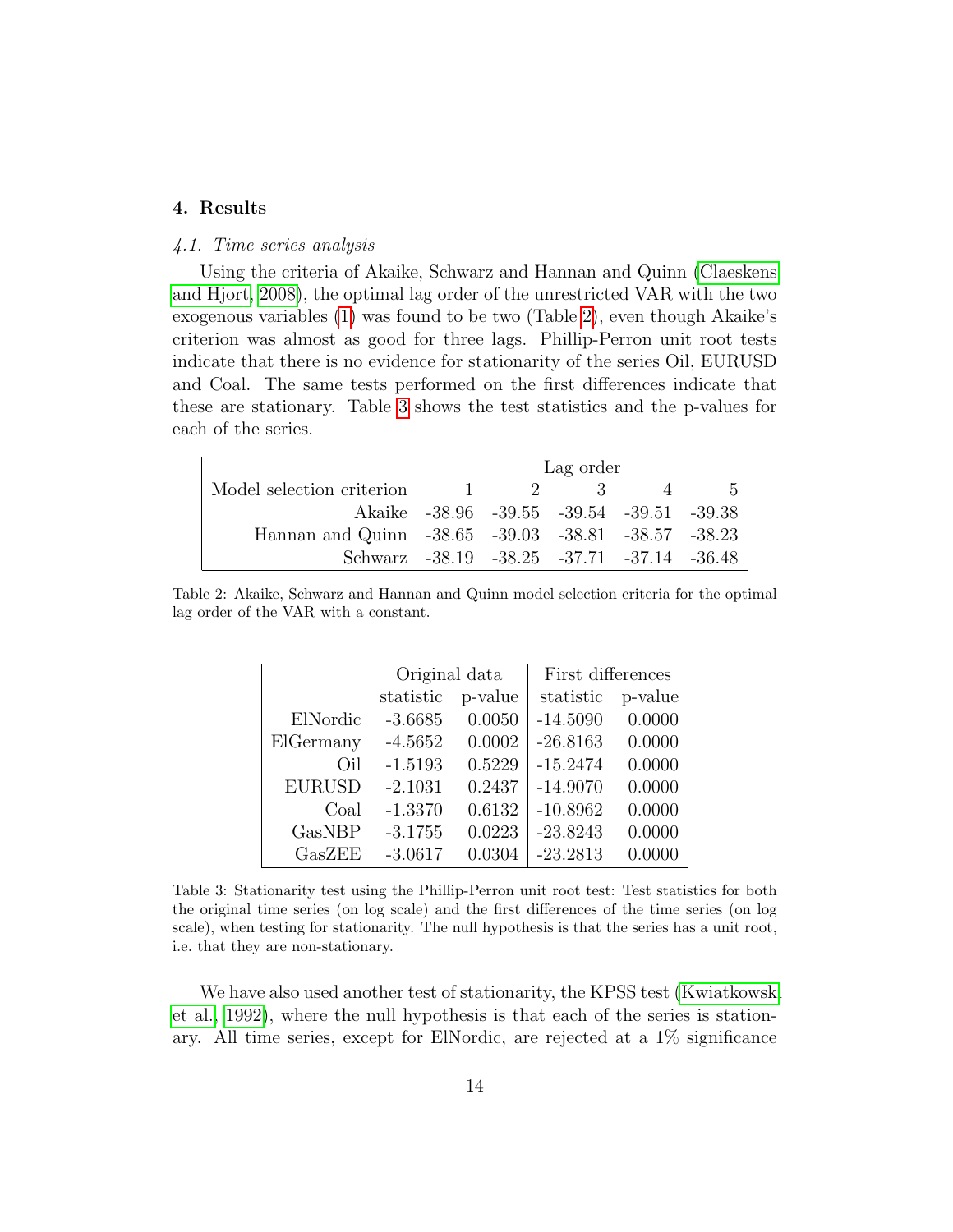level. ElNordic is rejected at a 5% significance level. The KPSS test on first differences indicate that all time series are level-stationary when differenced.

We use the trace test to determine the number of cointegrating vectors, and the Schwarz criterion for determining whether the constant is within or outside the cointegration space. The trace test indicates that there are three cointegrated vectors at a 1% significance level, and the Schwarz criterion indicates that the constant is inside the cointegrating space[2](#page-14-0) . Table ?? shows the test statistics and the critical values for different ranks when the constant is within the cointegration space. Table [5](#page-14-1) shows the Schwarz criterion for the constant within and outside the cointegration space, when the cointegration rank is three. Since the cointegration tests can be sensitive to the lag structure of the VAR [\(Kasa, 1992\)](#page-25-8), we have repeated the trace test for up to five lags in the VAR. In any case, and regardless of whether the constant is within or outside the cointegration space, we conclude that the number of cointegrating vectors is three.

| Rank       | Trace test | Critical values |        |        |
|------------|------------|-----------------|--------|--------|
| (r)        | statistic  | 10%             | $5\%$  | $1\%$  |
| $r \leq 6$ | 3.72       | 7.52            | 9.24   | 12.97  |
| $r \leq 5$ | 13.92      | 17.85           | 19.96  | 24.60  |
| $r \leq 4$ | 29.39      | 32.00           | 34.91  | 41.07  |
| $r \leq 3$ | 59.77      | 49.65           | 53.12  | 60.16  |
| $r \leq 2$ | 102.23     | 71.86           | 76.07  | 84.45  |
| $r \leq 1$ | 172.97     | 97.18           | 102.14 | 111.01 |
| $r=0$      | 280.18     | 126.58          | 131.70 | 143.09 |

Table 4: Trace test of cointegration, when the constant is within the cointegration space.

|                  | Schwarz loss |
|------------------|--------------|
| Constant within  | $-3487.45$   |
| Constant outside | $-3482.29$   |

<span id="page-14-1"></span>Table 5: The Schwarz loss when the constant is inside and outside the cointegration space, for the case of three cointegrated vectors.

<span id="page-14-0"></span><sup>2</sup>The Schwarz criterion indicates that there are four cointegrating vectors, but we proceed with the trace test's conclusion.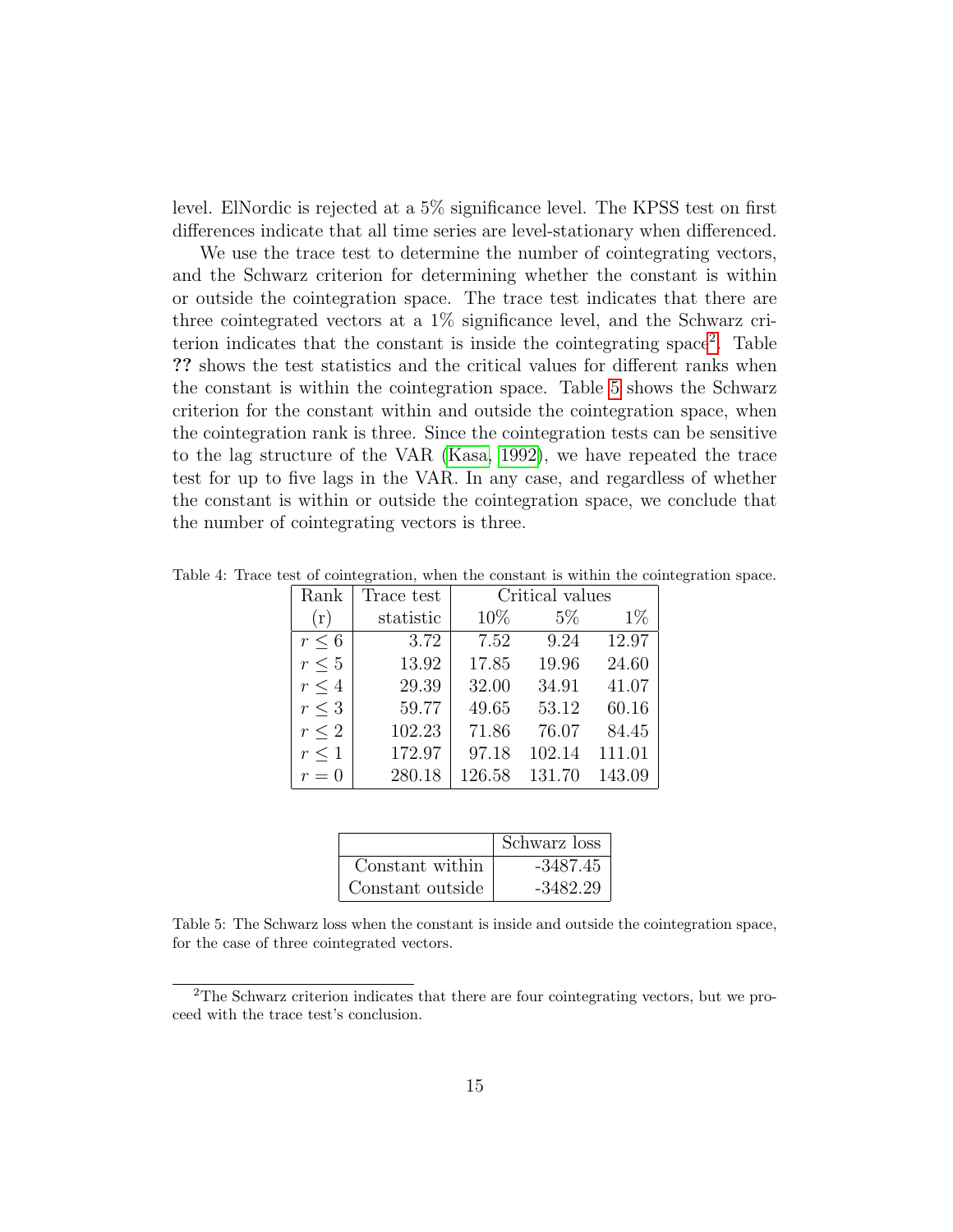A cointegrating vector is a stationary linear combination of possibly nonstationary vector time-series components. This combination might consist of only one of the series, which then must be stationary. It is interesting to test if this is the case, especially since the Phillip-Perron test suggests that several of the series are stationary. Table [6](#page-15-0) shows the p-values of this test applied to each of the series, whose null hypothesis is that the series is by itself one of the cointegrating vectors. We see that all series are rejected, indicating that none of the cointegrating vectors consist of only one of the series.

|               | P-value |
|---------------|---------|
| ElNordic      | 0.0005  |
| ElGermany     | 0.0000  |
| Oil           | 0.0000  |
| <b>EURUSD</b> | 0.0000  |
| Coal          | 0.0000  |
| GasNBP        | 0.0002  |
| GasZEE        | 0.0001  |

<span id="page-15-0"></span>Table 6: Test of whether a series by itself is one of the cointegrating vectors.

After fitting a VEC model with rank three to our data, see [\(2\)](#page-3-0), we perform a normality test on the residuals. We use the Jarque-Bera test which tests for normality in both the univariate and multivariate case. The test rejects the null hypothesis of normality for each univariate series and for the multivariate case as well. In addition, an investigation of the residuals showed no significant auto-correlation between the residuals. Thus, the assumption of independent and non-Gaussian residuals is not unreasonable, and LiNGAM can be used.

A weak exogeneity test is performed, which tests the null hypothesis that each of the series does not respond to disturbances or shocks in the cointegration space, i.e. that the series is unresponsive to the deviations from the long-run relationships. This test is performed on  $\alpha$ , more specifically, for one particular series, we test whether the corresponding row in  $\alpha$  (and hence in  $\Pi$ ) is zero.

Further, an exclusion test is performed, which tests the null hypothesis that a particular series is not in the cointegration space. This test is performed on  $\beta$ , also here testing for a zero row. For more details on tests on  $\alpha$  and  $\beta$ , see e.g. [Juselius](#page-25-3) [\(2006\)](#page-25-3).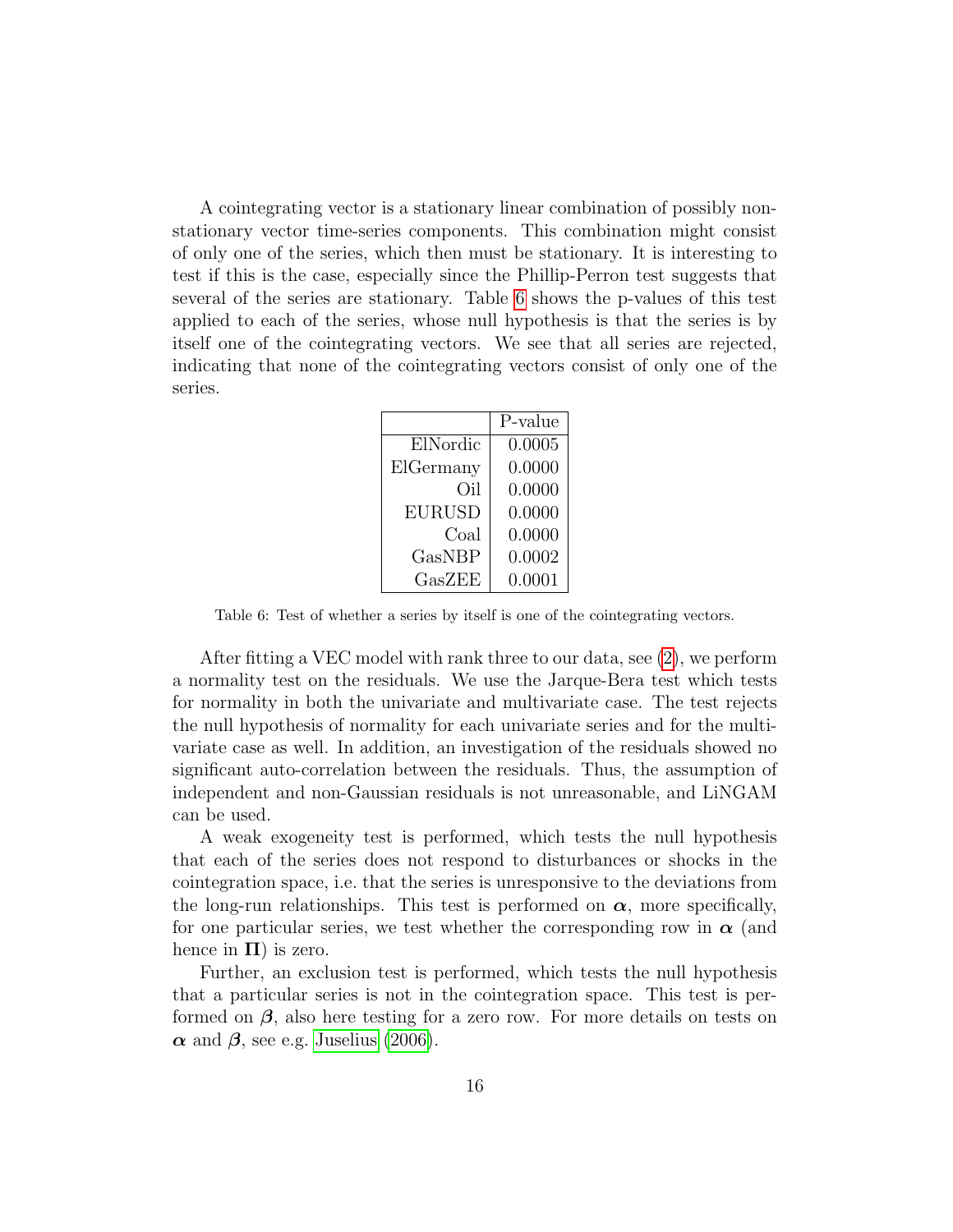Table [7](#page-16-0) shows the p-values for both the weak exogeneity test and the exclusion test. We see that ElNordic, ElGermany and GasNBP are rejected at a 3% or lower significance level in the weak exogeneity test, meaning that the long-run relationships in the data are important for these series, whereas for the other series there is not evidence for this. In the exclusion test, ElNordic, ElGermany, EURUSD, GasNBP and GasZEE are rejected. Hence, there is strong evidence that these series are included in the longrun relationships. An exclusion test is also performed on the constant term, which results in a rejection of the null hypothesis at a 2\% significance level. This agrees with the Schwarz conclusion in Table [5.](#page-14-1)

|               | Weak exogeneity | Exclusion |
|---------------|-----------------|-----------|
| ElNordic      | 0.0065          | 0.0001    |
| ElGermany     | 0.0000          | 0.0000    |
| Oil           | 0.3722          | 0.1458    |
| <b>EURUSD</b> | 0.8023          | 0.0019    |
| Coal          | $0.5012\,$      | 0.1388    |
| GasNBP        | 0.0298          | 0.0000    |
| GasZEE        | 0.1866          | 0.0000    |
|               |                 |           |

<span id="page-16-0"></span>Table 7: The p-values for the weak exogeneity test and the exclusion test, whose null hypothesis is that a particular series does not respond to shocks in the cointegration space, and that a particular series is not in the cointegration space, respectively.

Figure [4](#page-18-0) displays the impulse responses for all series, i.e. the responses of each series to a shock in each series. Each column shows the up to ten week responses of all series caused by an impulse (a one-time-only shock) in one of the series (the column headers show the impulses, whereas the row headers show the responses). The responses are normalised so that they can be compared with each other.

In order to get the impulse responses, the causal ordering among variables is needed. For Figure [4,](#page-18-0) we have followed the standard approach and used Bernanke ordering [\(Bernanke, 1986\)](#page-24-10). The innovations are written as a function of more fundamental, internally orthogonal sources of variation,  $\nu_t$ , given by  $e_t = \tilde{A}^{-1} \nu_t$ , where  $\tilde{A}$  is a matrix representing how the innovations  $e_t$  are caused by orthogonal variation in each variable. Alternatively, we could here have used our LiNGAM based ordering.

As seen on the diagonal, all series respond positively to their own shocks, and except for EURUSD, these responses are also strong. ElGermany re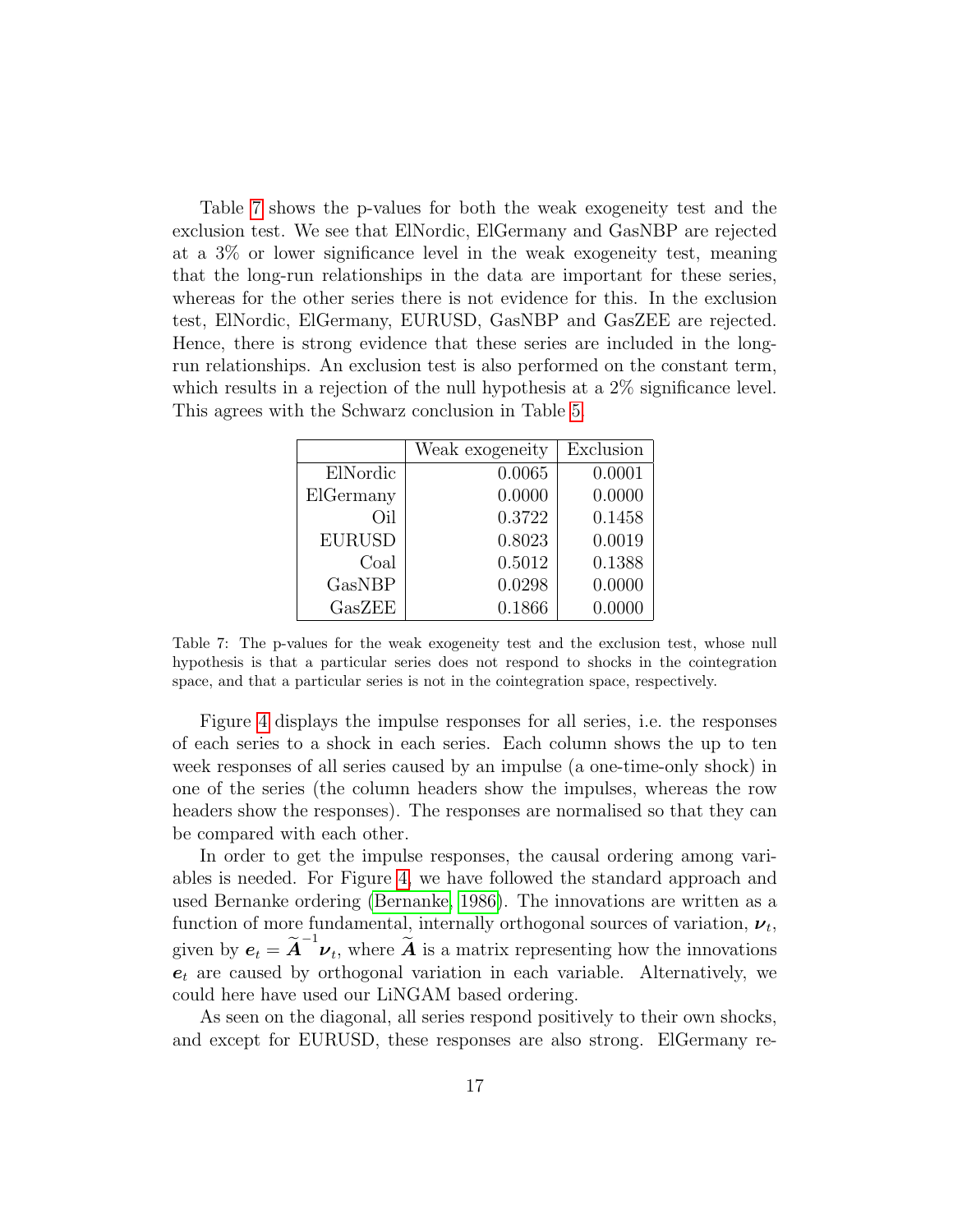sponds quickly and strongly to shocks in ElNordic, whereas there is not much impulse response the other way around. GasNBP and GasZEE have a slowly increasing response to a shock in ElNordic, whereas they respond much quicker to a shock in ElGermany.

ElNordic is mostly affected by impulses in GasNBP and GasZEE, and also here, these responses are slowly increasing over time. Besides being affected by impulses in ElNordic, ElGermany is also affected by impulses in GasNBP and GasZEE. The response caused by a shock in GasNBP is much quicker for ElGermany than for ElNordic. Further, GasZEE is more affected by a shock in GasNBP than the other way around.

Finally, we see that Oil, EURUSD and Coal are neither causing any significant responses in the other series, nor responding to shocks in any of the other series.

#### 4.2. Learning contemporaneous and time-lagged causal DAGs

In the following we investigate the instantaneous causal  $(B_0)$  and lagged  $(B_1 \text{ and } B_2)$  effects.

The time series were standardised before the following DAG analysis, enabling direct comparison of the strengths of causal effects.  $B_0$ ,  $B_1$  and  $B_2$  were then estimated as described in Section [2.4.](#page-5-2) Insignificant edges of  $B_0$  were removed using the resampling method described in Section 6.3 of [Shimizu et al.](#page-26-5) [\(2006a\)](#page-26-5). As seen in [\(11\)](#page-6-0) in Section [2.4,](#page-5-2) the time-lagged effects  $\mathbf{B}_{\tau}$ ,  $\tau = 1, 2$ , depend on both  $\mathbf{B}_0$  and the matrix  $\mathbf{M}_{\tau}$  of pure autoregressive effects. Therefore, the resampling method used for  $B_0$  is not available for the time-lagged effects, and it is not clear from Equation [\(11\)](#page-6-0) how we could assess significance e.g. using p-values. However, since the data are standardised, we may simply use a cutoff in effect size as our significance threshold. We have chosen to remove all effects from  $B_1$  and  $B_2$  that are smaller in absolute value than the 70% absolute value quantile of all the elements in  $B_1$ .

To illustrate the advantages of the use of the LiNGAM methodology, we show instantaneous effects estimated using the GES algorithm, as implemented in [Tetrad IV](#page-26-8) [\(2004\)](#page-26-8). The results are shown in the partially directed acyclic graph (PDAG) in Figure [5.](#page-19-0) The PDAG shows the entire equivalence class as a single graph. Having a directed edge in the PDAG means that this edge has the same orientation for all DAGs in the equivalence class. Undirected edges in the PDAG have different orientations for different members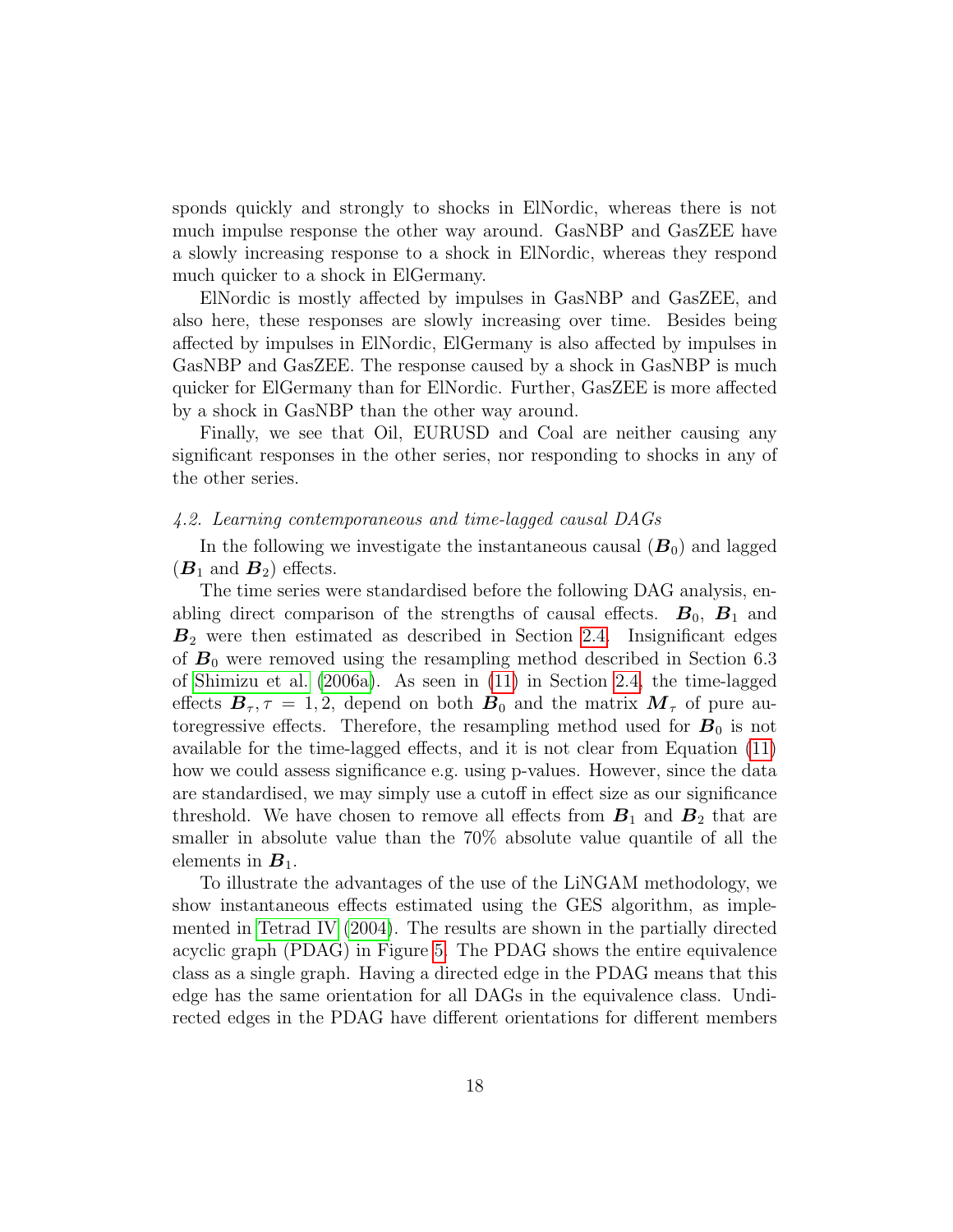

<span id="page-18-0"></span>Figure 4: Impulse response plot: Each column shows the up to ten week responses in all series to a one-time-only shock in the series listed in the column header.

of the Markov equivalence class. Note that the PDAG in Figure [5](#page-19-0) is completely undirected, so no directions of causal influences can be determined in this case. Figure [5](#page-19-0) shows an association between the coal price and the EURUSD. No price information seems to flow to or from the oil price, while the Nordic and German electricity prices seem to be connected through the two gas prices.

Figure [6](#page-19-1) shows the graphical representation of  $B_0$ , estimated using LiNGAM,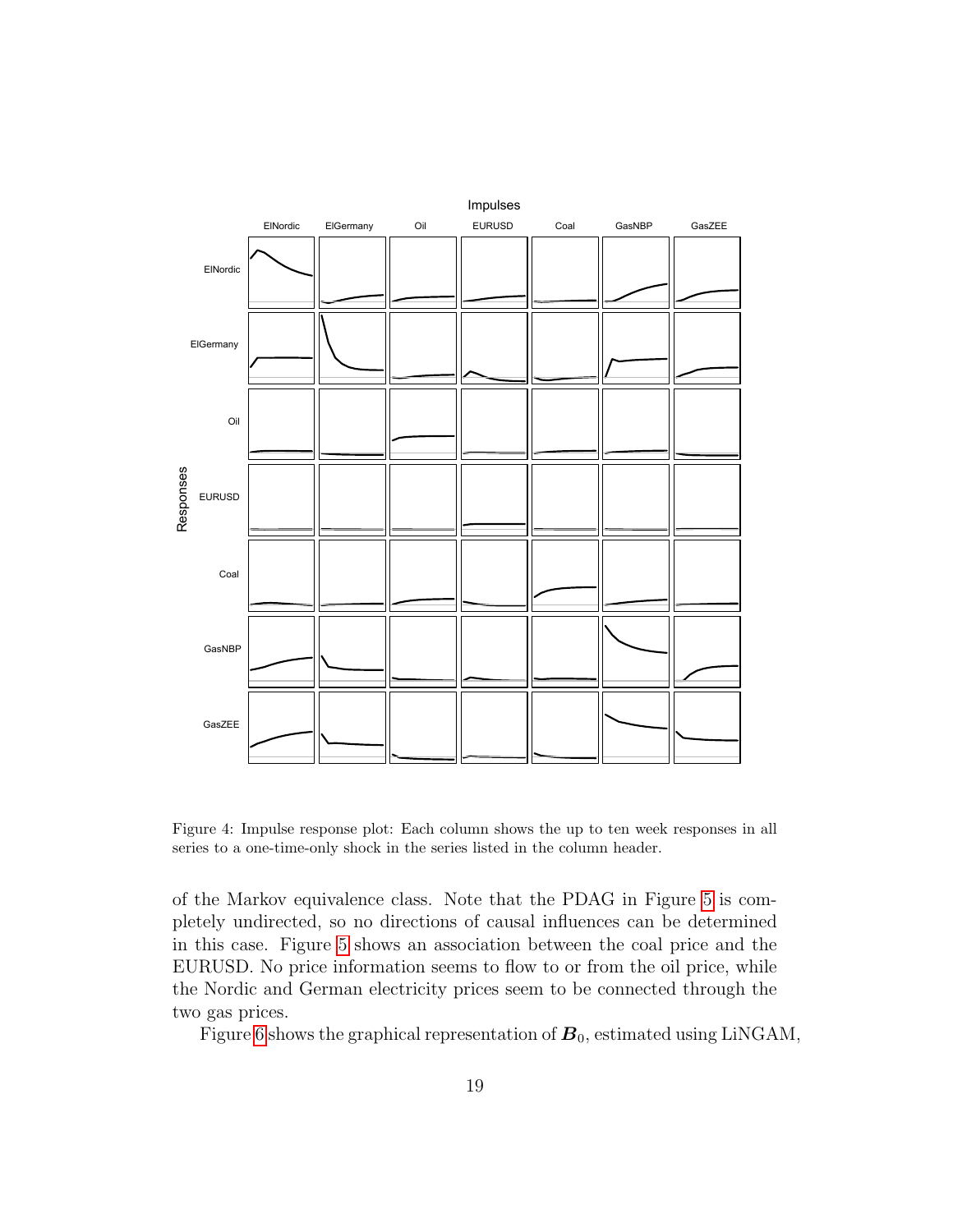

<span id="page-19-0"></span>Figure 5: The instantaneous causal effects obtained using the GES algorithm in [Tetrad](#page-26-8) [IV](#page-26-8) [\(2004\)](#page-26-8).

as described in Section [2.4.](#page-5-2) Most of these instantaneous effects are intuitively reasonable. The main difference between the DAG  $B_0$  and the PDAG obtained using the GES algorithm in Figure [5](#page-19-0) is that the latter lacks directions of the edges. Again, information does not flow to/from the oil price. As expected, the arrow goes from EURUSD to coal prices. Information flows from GasZEE to GasNBP, ElNordic and ElGermany. This is partly surprising, but we should keep in mind that the Nordic reservoir levels and German wind have already been accounted for in the model, and it might be that, contemporaneously, GasZEE plays an important role.



<span id="page-19-1"></span>Figure 6:  $\mathbf{B}_0$ : The instantaneous causal effects.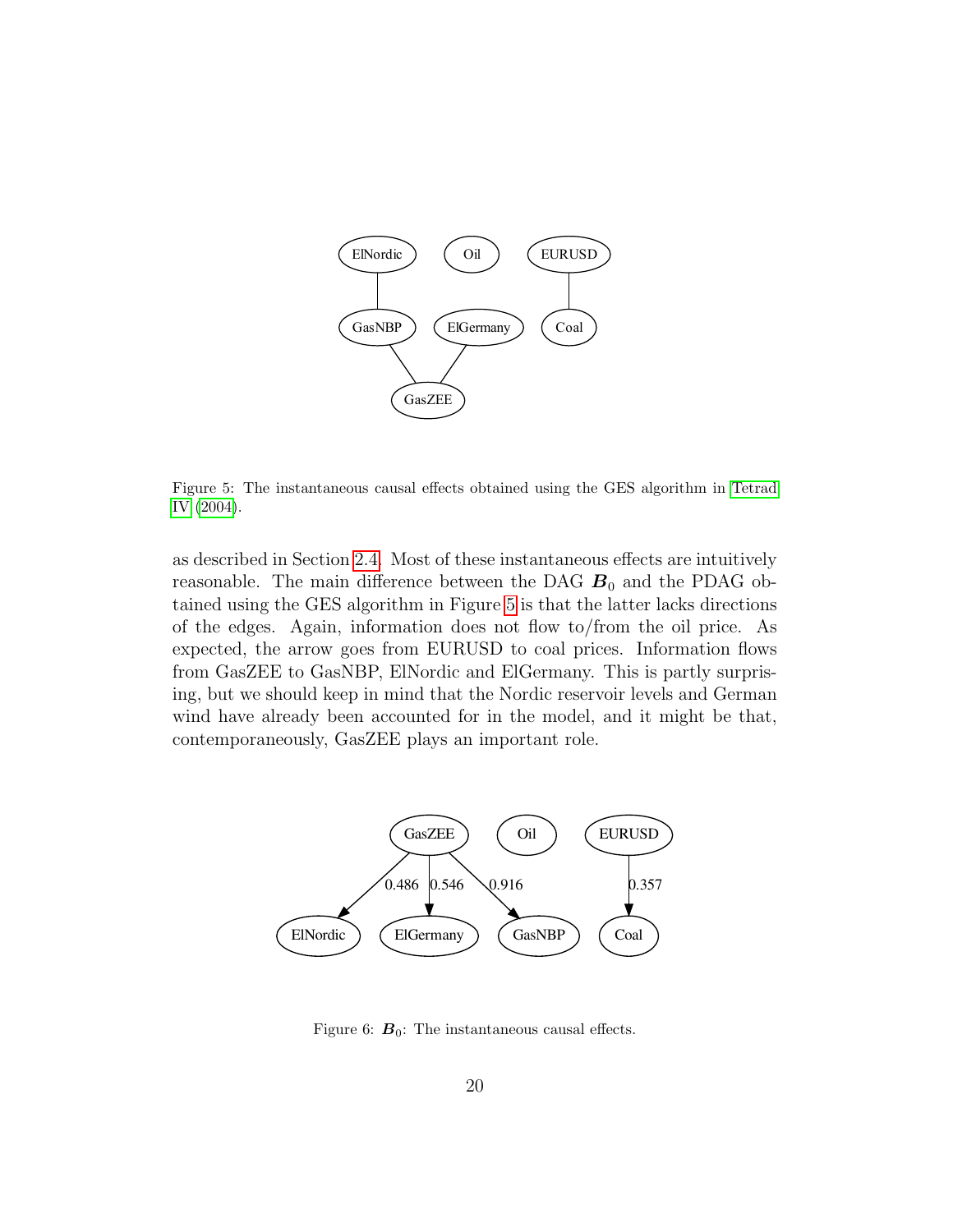

<span id="page-20-0"></span>Figure 7:  $B_1$ : The causal effects with lag one. The smallest effects have been removed.



<span id="page-20-1"></span>Figure 8:  $B_2$ : The causal effects with lag two. The smallest effects have been removed.

Figure [7](#page-20-0) and [8](#page-20-1) show the graphical representations of  $B_1$  and  $B_2$ , respectively. Note that these graphs are directed, but cyclic, so they are not DAGs. This is natural for time-lagged relationships. We see that all variables influence themselves at time lag one, and that ElNordic, EURUSD, Coal and Oil even influence themselves at time lag two.

At lag one  $(B_1)$ , ElGermany is (mainly) influenced directly and indirectly by EURUSD and GasZEE, indirectly by Oil, and directly by Coal and ElNordic. GasNBP is influenced by GasZEE (and GasNBP itself), but influences nothing else. Note, however, that some of the effects are quite small, except for the EURUSD  $\rightarrow$  Coal, EURUSD  $\rightarrow$  ElGermany and GasZEE  $\rightarrow$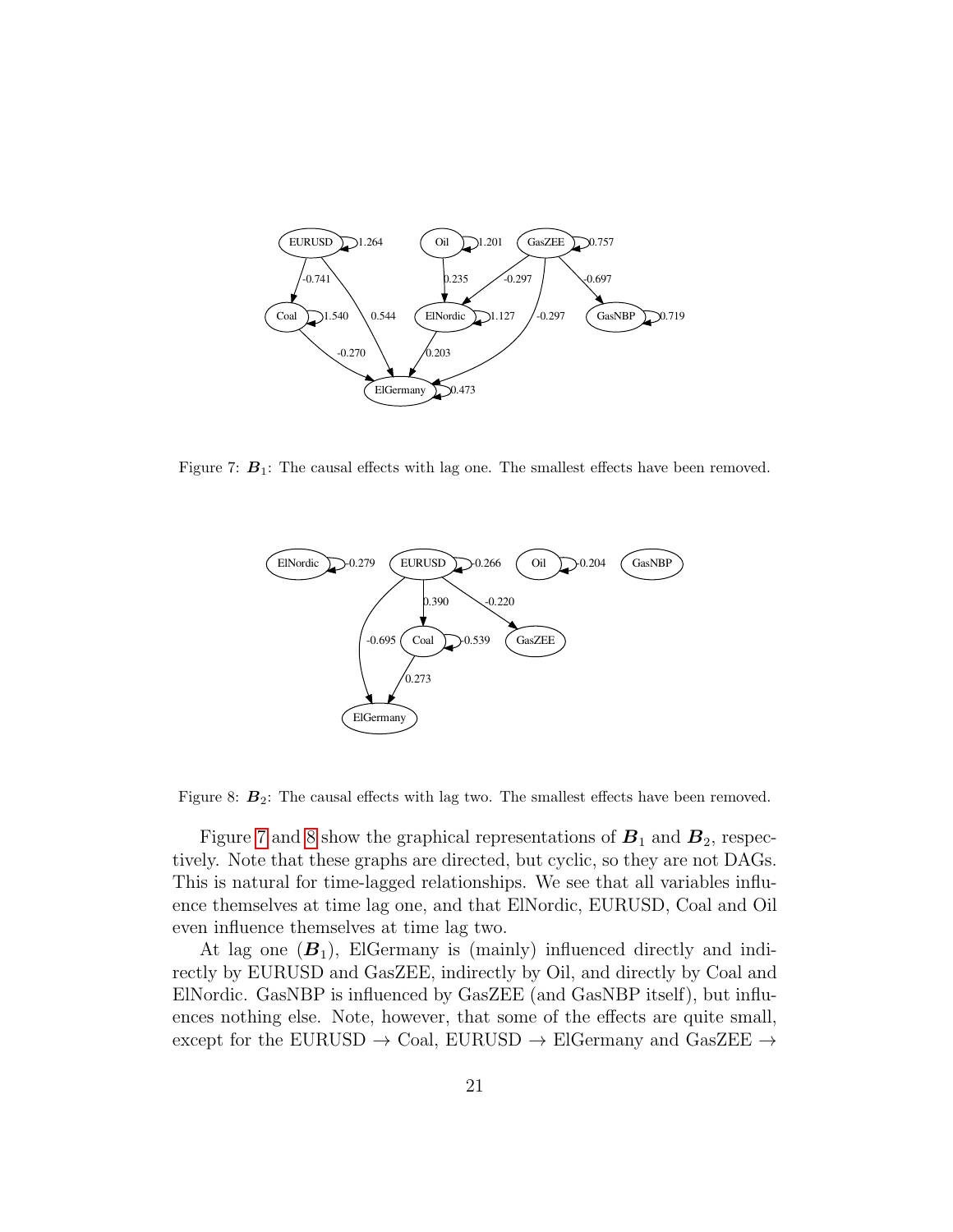GasNBP relationships. At lag two  $(B_2)$ , there are fewer strong effects, except that EURUSD seems to play an important role.

# 5. Discussion

Using time series models combined with new advances in causal inference, we have studied how dynamic price information flows among Northern European electricity spot prices and prices of major electricity generation fuel sources. Applying our methods to weekly Nordic and German electricity prices, and oil, gas and coal prices, as well as German wind power and Nordic water reservoir levels, we have estimated a causal model for the price dynamics, both for contemporaneous and lagged relationships.

We find that the oil price, coal price and EUR/USD exchange rate are non-stationary, while Nordic and German electricity prices, as well as British and Zeebrügge gas prices are stationary. Our results can be compared with the results from [Mjelde and Bessler](#page-25-0) [\(2009\)](#page-25-0), who study the US market, even though we have treated Nordic water reservoir levels and German wind power as exogenous variables. There are a few noteworthy similarities and differences. [Mjelde and Bessler](#page-25-0) include both peak, and off-peak prices, while we consider base prices. Note, however, that the peak/off-peak difference in the Nordic electricity market is less pronounced due to the very flexible hydro power. Contrary to [Mjelde and Bessler,](#page-25-0) we find only positive innovation shock responses, for example from natural gas to coal, where there is a negative response in the US study. We both find a strong connection between gas and electricity prices. In contemporaneous time, we find a causal link from (Zeebrügge) gas prices to the electricity markets, while the US study gives the opposite conclusion. We find that coal and EURUSD together stand alone in contemporaneous time. In the US study, where the exchange rate is not included in the analysis (since all prices are in USD), coal stands alone in contemporaneous time. We find that even oil stands alone in contemporaneous time, which could be explained by the difference in European and US gas markets [\(Hobæk Haff et al., 2008\)](#page-24-11), even though they may converge due to the increase in liquefied natural gas trade [\(Neumann, 2009\)](#page-26-11). As with [Mjelde and Bessler](#page-25-0) [\(2009\)](#page-25-0), we find that all price series are cointegrated with a few cointegrating vectors (three in our case). At longer horizons, electricity prices and British gas prices adjust themselves to establish the equilibrium price level, since oil, coal, continental gas and EUR/USD are found to be weakly exogenous. In our analysis, however, and contrary to the US study,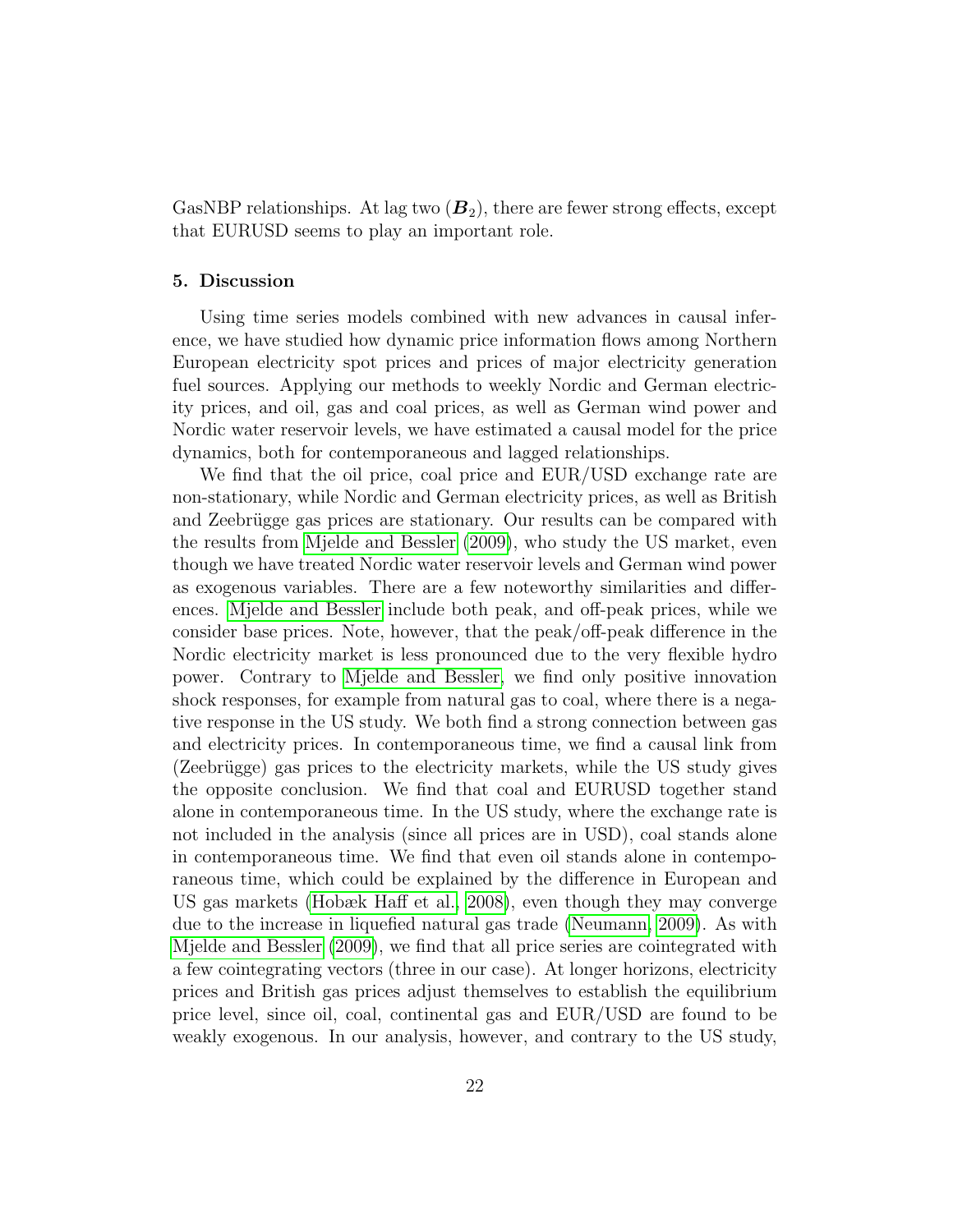the exclusion test casts some doubt on whether the oil and coal prices are part of the cointegrating space.

Generally, the British gas prices are not important for the electricity markets when the Zeebrügge gas price is included, which is expected, since the Zeebrügge gas market is closer to the electricity generation and grid. The fact that coal prices do not play an important role in contemporaneous time in our analysis, while gas does, could first of all be because we have employed the more liquid CIF ARA price, while local producers may pay a different price, which may also partly be the case for the Zeebrügge gas prices. Second, the coal price has a low volatility compared to the gas and electricity prices, and naturally reacts more slowly to peak demand, since the coal prices' influence is affected by transportation time and costs. Third, there has been speculation that the oil and gas markets in Europe are decoupling (see e.g. [Panagiotidis and Rutledge](#page-26-12) [\(2007\)](#page-26-12)), which could also partly explain why the oil and gas prices play different roles in this Northern European commodity price game.

In our view, there are two main methodological advantages of our approach, as compared to previous work [\(Mjelde and Bessler, 2009;](#page-25-0) [Park et al.,](#page-26-0) [2006,](#page-26-0) [2008\)](#page-26-1). First, we are able to identify one unique contemporaneous graph, as opposed to a Markov equivalence class (which might be large). Second, we are able to properly and coherently deal with both instantaneous and time-lagged effects in the same analysis. [Park et al.](#page-26-0) [\(2006\)](#page-26-0) (p. 97) state that "in contrast to the directed graph analysis, forecast error variance decomposition and impulse response functions allow for analysis of dynamic information flows over time", i.e. in their view, DAGs are only applicable for analysing instantaneous effects. We have shown that DAGs are in fact useful for combining time-lagged and instantaneous effects.

Implicit in our premise of statistically independent errors/residuals is the assumption of having no unobserved confounders: Any unmeasured common cause of any two of our variables would skew our results and create a dependence. It is possible to include latent variables in the LiNGAM model [\(Hoyer](#page-25-9) [et al., 2008\)](#page-25-9), but we have seen this as out of the scope of our paper, due to the added complications of dealing with time series data.

Our approach is a first attempt at a causal model for the price dynamics, and can be improved in many ways. Future work could include non-linear causal discovery [\(Hoyer et al., 2009\)](#page-25-10), incorporating possible effects of stochastic volatility and investigating the price dynamics on a finer time scale, for example with daily instead of weekly price series.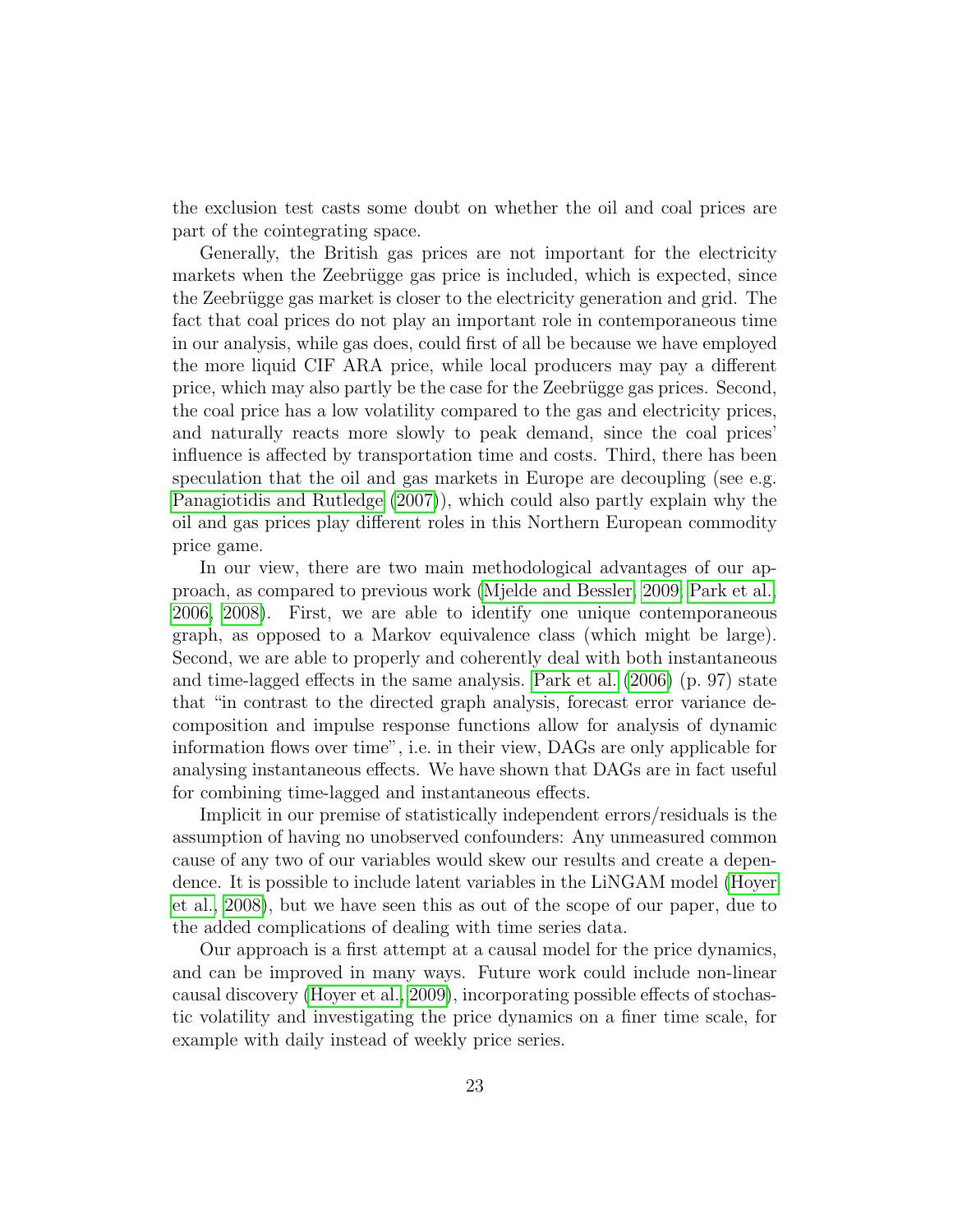# Acknowledgements

This work is funded by Statistics for Innovation,  $(\text{sf})^2$ , one of the 14 Norwegian Centres for Research-based Innovation. We thank Norsk Hydro for supplying the data, and in particular Rønnaug Sægrov Mysterud for useful discussions. We are grateful to Arnoldo Frigessi for helpful comments. We appreciate Patrik O. Hoyer's help with the LiNGAM methodology and software.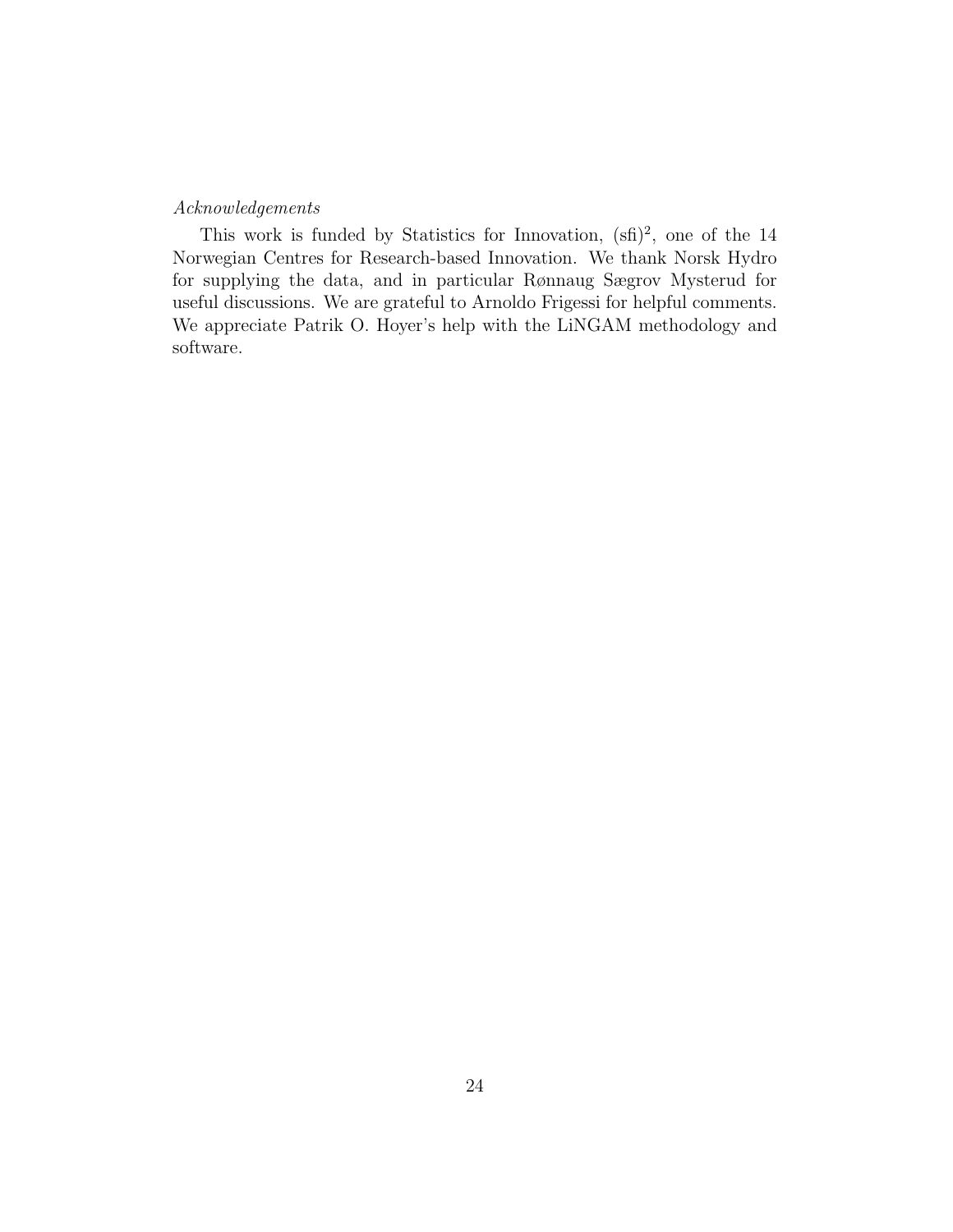## References

- <span id="page-24-8"></span>Akram, Q. F., 2009. Commodity prices, interest rates and the dollar. Energy Economics 31 (6, Sp. Iss. SI), 838–851.
- <span id="page-24-10"></span>Bernanke, B. S., 1986. Alternative explanations of the money-income correlation. In: Carnegie-Rochester Conference on Public Policy 25. pp. 49–99.
- <span id="page-24-1"></span>Brunekreeft, G., Twelemann, S., 2005. Regulation, competition and investment in the German electricity market: RegTP or REGTP. Energy Journal, 99–126.
- <span id="page-24-5"></span>Bunn, D. W., Gianfreda, A., MAR 2010. Integration and shock transmissions across European electricity forward markets. Energy Economics 32 (2), 278–291.
- <span id="page-24-7"></span>Chen, S.-S., Chen, H.-C., 2007. Oil prices and real exchange rates. Energy Economics 29 (3), 390–404.
- <span id="page-24-2"></span>Chickering, D. M., 2003. Optimal structure identification with greedy search. Journal of Machine Learning Research 3 (3), 507–554.
- <span id="page-24-9"></span>Claeskens, G., Hjort, N. L., 2008. Model Selection and Model Averaging. Cambridge University Press.
- <span id="page-24-4"></span>Comon, P., 1994. Independent component analysis – a new concept? Signal Processing 36, 287–314.
- <span id="page-24-0"></span>Fridolfsson, S. O., Tangerås, T. P., 2009. Market power in the Nordic electricity wholesale market: A survey of the empirical evidence. Energy Policy 37 (9), 3681–3692.
- <span id="page-24-3"></span>Hamilton, J. D., 1994. Time Series Analysis. Princeton University Press.
- <span id="page-24-11"></span>Hobæk Haff, I., Lindqvist, O., Løland, A., 2008. Risk Premium in the UK Natural Gas Forward Market. Energy Economics, 2420–2440.
- <span id="page-24-6"></span>Hovanov, N., Kolari, J., Sokolov, M., JUN 2004. Computing currency invariant indices with an application to minimum variance currency baskets. Journal of Economic Dynamics & Control 28 (8), 1481–1504.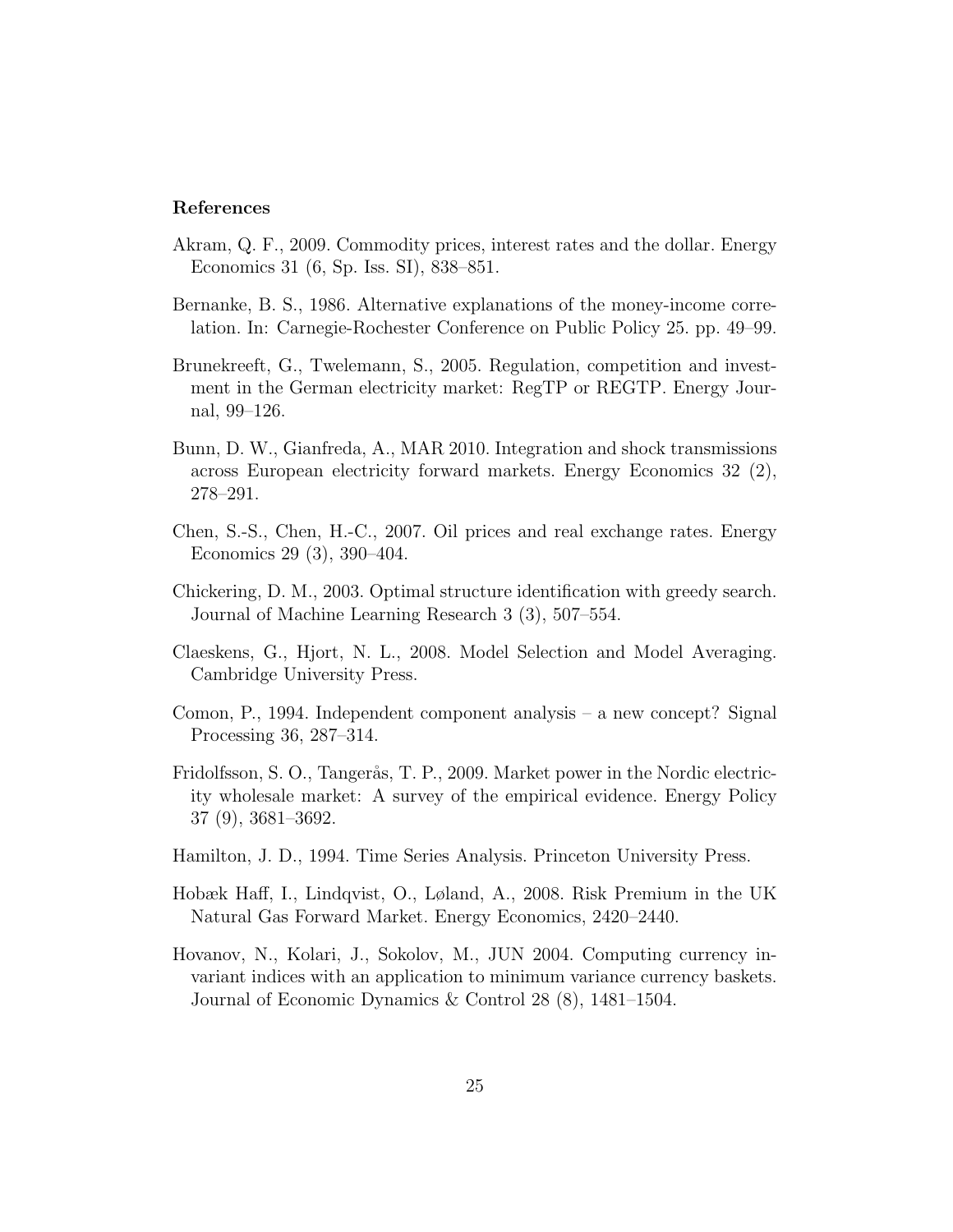- <span id="page-25-10"></span>Hoyer, P. O., Janzing, D., Mooij, J., Peters, J., Schölkopf, B., 2009. Nonlinear causal discovery with additive noise models. In: Advances in Neural Information Processing Systems 21. Proceedings of the 2008 Conference. pp. 689–696.
- <span id="page-25-9"></span>Hoyer, P. O., Shimizu, S., Kerminen, A. J., Palviainen, M., 2008. Estimation of causal effects using linear non-Gaussian causal models with hidden variables. International Journal of Approximate Reasoning 49, 362–378.
- <span id="page-25-5"></span>Hyvärinen, A., 1999. Fast and robust fixed-point algorithms for independent component analysis. IEEE Transactions on Neural Networks 10 (3), 626– 634.
- <span id="page-25-4"></span>Hyvärinen, A., Oja, E., 2000. Independent component analysis: algorithms and applications. Neural networks 13 (4-5), 411–430.
- <span id="page-25-6"></span>Hyv¨arinen, A., Shimizu, S., Hoyer, P., 2008. Causal modelling combining instantaneous and lagged effects: an identifiable model based on non-Gaussianity. In: Proceedings of the 25th international conference on Machine learning. ACM New York, NY, USA, pp. 424–431.
- <span id="page-25-3"></span>Juselius, K., 2006. The Cointegrated VAR model. Oxford University Press.
- <span id="page-25-8"></span>Kasa, K., FEB 1992. Common stochastic trends in international stock markets. Journal of Monetary Economics 29 (1), 95–124.
- <span id="page-25-7"></span>Kwiatkowski, D., Phillips, P. C. B., Schmidt, P., Shin, Y., 1992. Testing the Null Hypothesis of Stationarity against the Alternative of a Unit Root. Journal of Econometrics 54, 159–178.
- <span id="page-25-1"></span>Marckhoff, J., Wimschulte, J., 2009. Locational price spreads and the pricing of contracts for difference: Evidence from the Nordic market. Energy Economics 31 (2), 257–268.
- <span id="page-25-0"></span>Mjelde, J. W., Bessler, D. A., 2009. Market integration among electricity markets and their major fuel source markets. Energy Economics 31 (3), 482–491.
- <span id="page-25-2"></span>Müsgens, F., 2006. Quantifying market power in the German wholesale electricity market using a dynamic multi-regional dispatch model. Journal of Industrial Economics 54 (4), 471–498.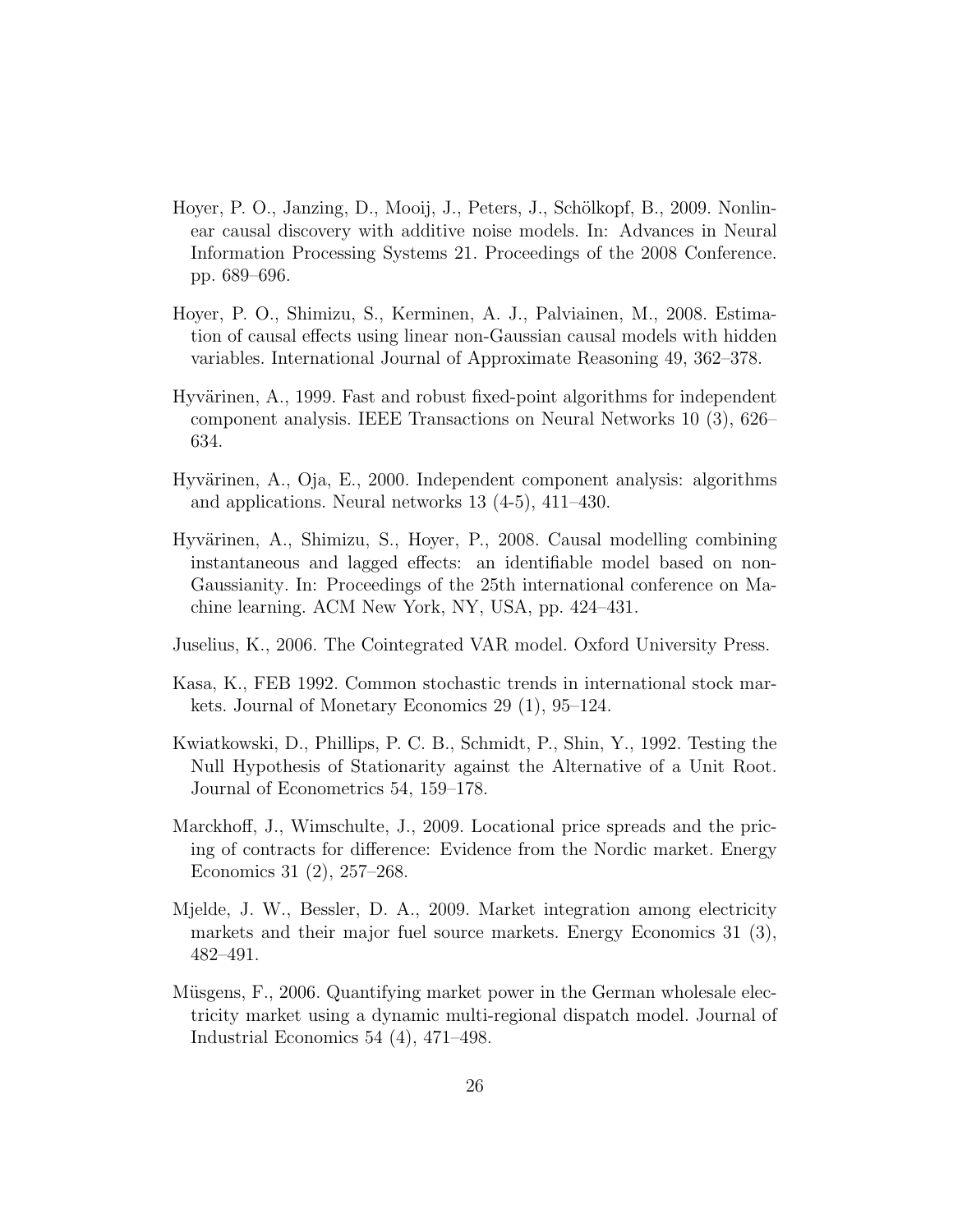- <span id="page-26-11"></span>Neumann, A., 2009. Linking Natural Gas Markets – Is LNG Doing its Job? Energy Journal Sp. Iss. SI, 187–199.
- <span id="page-26-12"></span>Panagiotidis, T., Rutledge, E., 2007. Oil and gas markets in the UK: Evidence from a cointegrating approach. Energy Economics 29 (2), 329–347.
- <span id="page-26-0"></span>Park, H., Mjelde, J., Bessler, D., 2006. Price dynamics among US electricity spot markets. Energy Economics 28 (1), 81–101.
- <span id="page-26-1"></span>Park, H., Mjelde, J., Bessler, D., 2008. Price interactions and discovery among natural gas spot markets in North America. Energy Policy 36 (1), 290–302.
- <span id="page-26-7"></span>Pearl, J., 2000. Causality: Models, Reasoning and Inference. Cambridge University Press.
- <span id="page-26-9"></span>Ruperez Micola, A., Bunn, D. W., 2007. Two markets and a weak link. Energy Economics 29 (1), 79–93.
- <span id="page-26-5"></span>Shimizu, S., Hoyer, P., Hyvärinen, A., Kerminen, A., 2006a. A linear non-Gaussian acyclic model for causal discovery. The Journal of Machine Learning Research 7, 2003–2030.
- <span id="page-26-6"></span>Shimizu, S., Hyvärinen, A., Hoyer, P., Kano, Y., 2006b. Finding a causal ordering via independent component analysis. Computational Statistics and Data Analysis 50 (11), 3278–3293.
- <span id="page-26-4"></span>Spirtes, P., Glymour, C., Scheines, R., 2000. Causation, Prediction, and Search. The MIT Press, Cambridge, MA.
- <span id="page-26-8"></span>Tetrad IV, 2004. Tetrad IV manual. URL <http://www.phil.cmu.edu/projects/tetrad/tetrad4.html>
- <span id="page-26-3"></span>Weigt, H., von Hirschhausen, C., 2008. Price formation and market power in the German wholesale electricity market in 2006. Energy Policy 36 (11), 4227–4234.
- <span id="page-26-2"></span>Weron, R., 2006. Modelling and Forecasting Electricity Loads and Prices, A Statistical Approach. John Wiley & Sons Ltd.
- <span id="page-26-10"></span>Working, H., 1960. Note on the correlation of first differences of averages in a random chain. Econometrica 28 (4), 916–918.